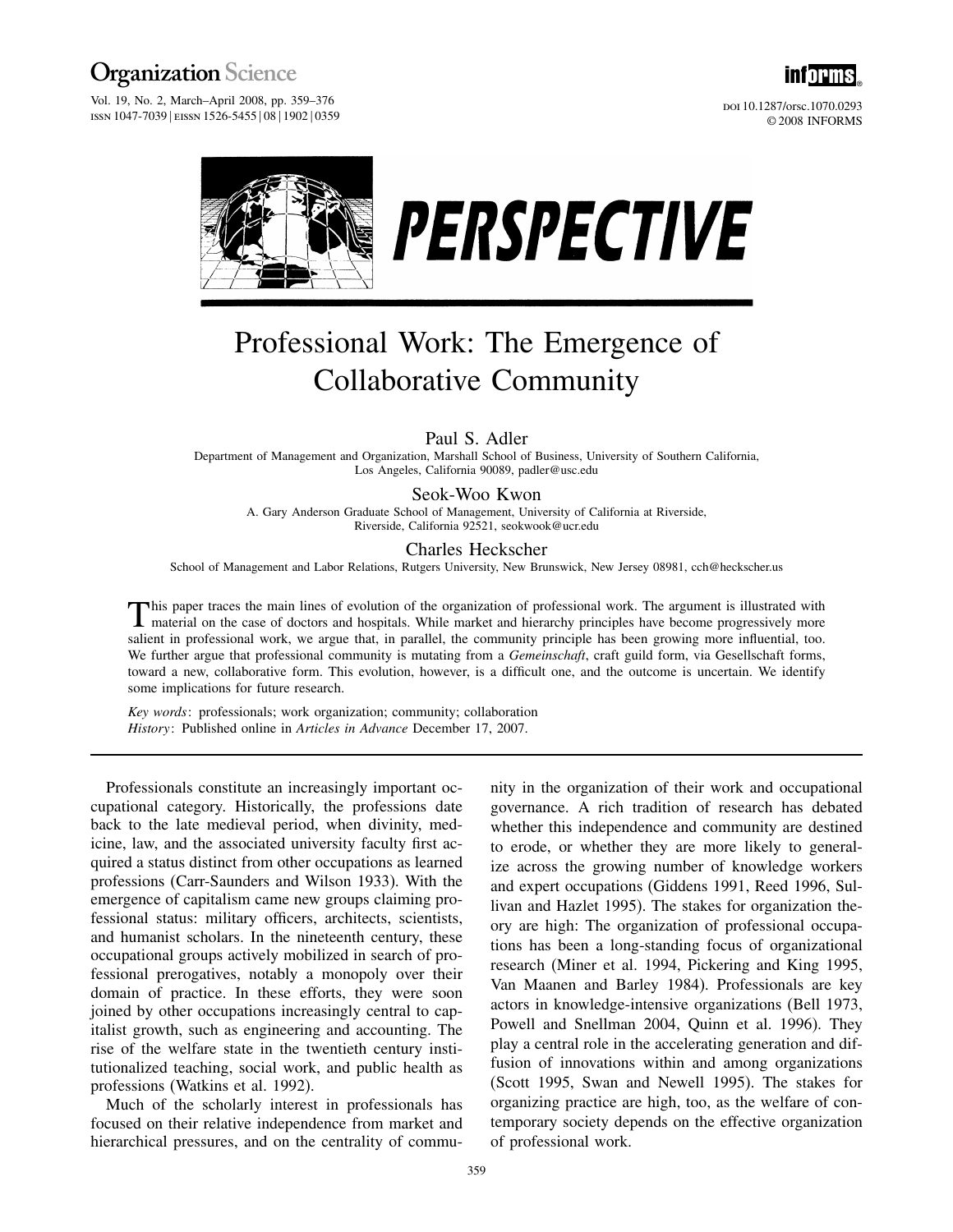The thesis of this article is double. First, the ascendance of market and hierarchy principles in the organization of professional work has not diminished the role of community. Instead, all three principles are becoming simultaneously more salient. Second, in this process, community itself is being profoundly transformed. In developing this thesis, we review a broad range of relevant literature, reframe key debates, and identify some issues for future research. Our primary goal is to develop a better conceptual map of the terrain being traversed and the main directions of change; we leave for another paper more thorough discussion of the dynamics of the change process.

We use doctors and hospitals to illustrate and ground our argument. This choice is motivated by the status of physicians (along with lawyers) as the most highly professionalized occupational category, and by the status of hospitals as a locus classicus of research on professional organizations (Flood and Fennell 1995, Freidson 1963, Scott 1982, Strauss et al. 1963). Moreover, health care has been subject to intensified performance pressure from outside and inside the industry (Scott et al. 2000). The resulting tensions, while in some ways unique to health care, are surprisingly similar to those experienced in other professions such as law (Nelson and Trubek 1992), consulting and accounting (Hinings et al. 1999), and teaching (Porter 1989, Rosenholtz 1987). We will intersperse illustrations from these other professions where useful.

### Three Organizing Principles

Our analysis is framed by the contrast between three coordinating principles and their corresponding mechanisms: (a) the hierarchy principle, which relies on the authority mechanism, (b) the market principle, which relies on price competition, and (c) the community principle, which relies on trust; see Table 1. (Some authors replace "community" with networks in this tripartite structure; networks, however, seems to us less precise because markets and hierarchies are also tie networks.)

The three organizing principles have different strengths and weaknesses. Hierarchy's comparative advantage is control, market's is flexibility, and community's is trust and knowledge growth (Adler 2001, Dore 1983, Eccles and White 1988, Ouchi 1980, Powell 1990). The hierarchy principle is effective in disseminating codified knowledge, but it offers only weak incentives to create new knowledge and it does not handle well tacit knowledge's embeddedness in practice (Lave and Wenger 1991). The market principle creates strong incentives to create knowledge, but only under strong appropriability regimes, and such regimes impede the socially optimal dissemination of knowledge (Arrow and Hurwicz 1997, Arrow 1962). Community is thus typically prominent in collectivities—like professions, universities, and corporate R&D units—where knowledge-creation and -diffusion are critical.<sup>1</sup> Community's main weakness is the risk of closure and insularity (Freidson 1970).

We use this three-dimensional representation to reframe two key debates surrounding professionals. First, as we will argue below, professionals increasingly work in organizations rather than in solo practices, and these organizations increasingly take a hierarchical form and have come under increasing market pressure; these trends have provoked considerable debate over the emerging organizational form of professional work. One line of

Table 1 Community, Hierarchy, and Market as Three Organizing Principles

|                                               | Community                                                                                                                                                         | Hierarchy                                                                                                                                                                                                                                                               | Market                                    |
|-----------------------------------------------|-------------------------------------------------------------------------------------------------------------------------------------------------------------------|-------------------------------------------------------------------------------------------------------------------------------------------------------------------------------------------------------------------------------------------------------------------------|-------------------------------------------|
| Social mechanism is:                          | Trust                                                                                                                                                             | Authority                                                                                                                                                                                                                                                               | Price competition                         |
| Control exercised over:                       | Inputs                                                                                                                                                            | Process/behavior                                                                                                                                                                                                                                                        | Outputs                                   |
| Fits tasks that are:                          | Interdependent                                                                                                                                                    | Dependent                                                                                                                                                                                                                                                               | Independent                               |
| Best supports goals of:                       | Innovation                                                                                                                                                        | Control                                                                                                                                                                                                                                                                 | Flexibility                               |
| What is exchanged?                            | Favors, gifts, know-how                                                                                                                                           | Obedience to authority for<br>material and spiritual security                                                                                                                                                                                                           | Goods and services for<br>money or barter |
| Are terms of exchange<br>specific or diffuse? | Diffuse (A favor I do for you today<br>is made in exchange for a favor<br>at a time yet to be determined.<br>Reciprocity is generalized rather<br>than specific.) | Diffuse (Employment contracts)<br>typically do not specify all duties<br>of employee, only that employee<br>will obey orders. Other hierarchical<br>relations imply a similar up-front<br>commitment to obeying orders<br>or laws, even those yet to be<br>determined.) | Specific                                  |
| Are terms of exchange<br>made explicit?       | Tacit (A favor for you today is made<br>in the tacit understanding that<br>it will be returned someday<br>somehow.)                                               | Explicit (The employment contract<br>is explicit in its terms and<br>conditions even if it is not specific.<br>Ditto for other kinds of hierarchical<br>relation.)                                                                                                      | Explicit                                  |

Source. Adapted from Adler (2001) and Cardona et al. (2004).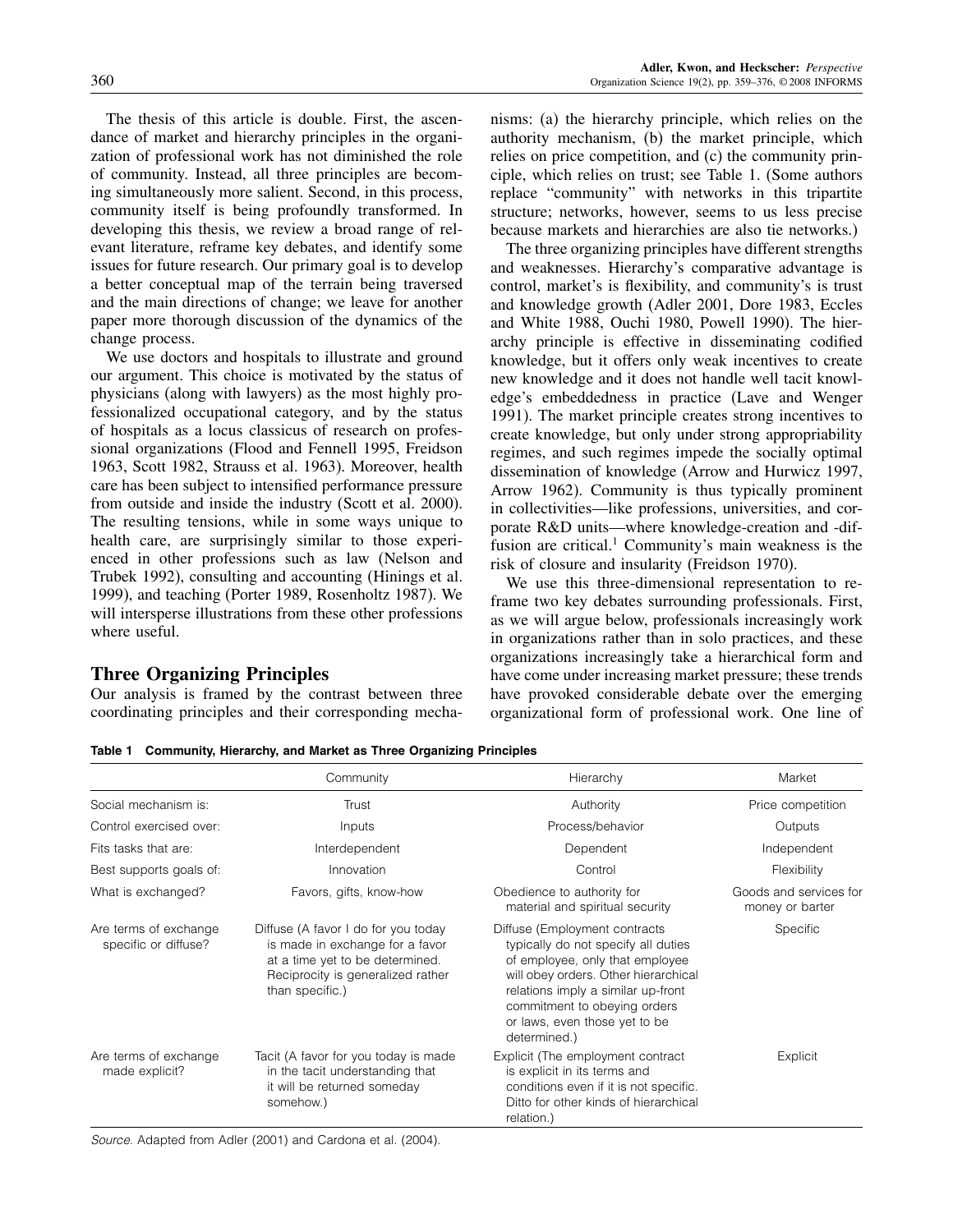thought assumes that the three organizing principles we have identified are mutually exclusive ideal types, and that therefore the rise of market and hierarchy must mean the demise of community. We follow an alternative line of thought in arguing that the three principles are better understood more abstractly, and that in real institutions they typically coexist. The ascendancy of market and hierarchy has not meant the retreat of community: The community principle appears to be growing in salience alongside the other two principles.

Second, there is considerable debate over the meaning of community when market and hierarchy become so influential. We argue that this changing constellation leads to a profound mutation in the form of community. Using Tönnies's (1957) classic distinction, we argue that professional community has long embodied a mix of the features of Gemeinschaft-like craft guilds on the one hand and Gesellschaft-like individualistic associations on the other. The emerging forms of professional organization suggest that a transition is under way toward a form of community that transcends the Gesellschaft antinomy, a collaborative form (building on Adler and Heckscher 2006).

In the following sections, we first lay some foundations, then present these two steps in our argument. We then discuss the dynamics of change and why the emergence of this new form of professional organization is so difficult and uncertain. We conclude with some implications for future research.

### Community, Dominant

The distinctiveness of professionals' work has been characterized in terms of three main sets of attributes: (a) non-routine tasks requiring expertise based on both abstract knowledge and practical apprenticeship; (b) occupational monopoly over this practice jurisdiction and individual autonomy within it; and (c) legal and ethical responsibility for this practice that is typically reflected in values of service.<sup>2</sup> There has been considerable disagreement on the direction of causal ties among these three sets of attributes. (For a masterful review, see Freidson 2001.) For the purposes of the present essay, however, what is striking is the extent of agreement: The three sets of attributes all point to the centrality of the community principle in the organization and experience of professional work. Professional tasks and expertise requirements make community a particularly efficient organizational principle, as argued in the previous section (e.g., Parsons 1968b). Professionals rely on a collegial community structure to mobilize power in asserting their jurisdiction over such tasks and in governing themselves in the performance of these tasks (e.g., Barber 1963, Freidson 1992, Starr 1982, Waters 1989). Values constitute the normative dimension of the professional community and are a key mechanism for ensuring its capacity to guide their work and govern themselves (Barber 1963, Hall 1968, Parsons 1968a).

Occupations differ in the relative salience of the community principle, and—precisely to that extent in their degree of professionalization. Reed (1996) distinguishes three broad categories among the moreprofessionalized occupations: independent professions (doctors, architects, lawyers), organizational professions (managers, salaried engineers, technicians, teachers), and knowledge workers who function as experts for hire (consultants, project engineers, computer analysts). He notes that coordination among the first group relies primarily on collegial relations; among the second group coordination relies more on hierarchy; and among the third group coordination relies more on a network of market relations. The second and third of these groups encounter difficulties in asserting the claims to professional status to the extent that community is a less influential principle in organizing the groups' work.

Some scholars attribute considerable efficacy and virtue to professionals' reliance on the community principle. A strong version of this view sees professional community as a form of organization overlooked by Weber. Spencer (1970), Satow (1975), and Rothschild-Witt (1979) point out that, whereas three of the four types of social action and associated normative bases identified by Weber (affectual, traditional, purposive-rational) are associated with corresponding forms of authority and administration (respectively, charismatic, traditional, and rational-legal), Weber identifies no form of authority corresponding to the fourth type of social action: valuerational. According to Weber, value-rationality (Wertrationalität) provides an underpinning of legitimacy for a social order "by virtue of a rational belief in that order's absolute value, thus lending it the validity of an absolute and final commitment" (Weber 1964, p. 130). Satow (1975) and Sciulli (1986) argue that professions are characterized by a normative commitment to values (e.g., health or scientific progress) that transcend organizational imperatives; that these normative commitments have enabled professions—relatively large collectivities—to govern themselves; and that their collegial form of governance might therefore plausibly be interpreted as exemplifying Weber's "missing type."

Other Weberian scholars are less sanguine about professional community (e.g., Waters 1989). If value-rationality did not figure in Weber's typology of forms of organization, it is arguably because value-rationality affords only an unreliable foundation for the legitimate domination (authority) required of any robust form of administration. Effective administration requires that subordinates accept the legitimacy of orders from authorized superiors, but value-rationality accords no legitimacy to orders since all members are assumed equal in their exclusive subservience to the absolute value to which they are all devoted. Weber thus sees collegial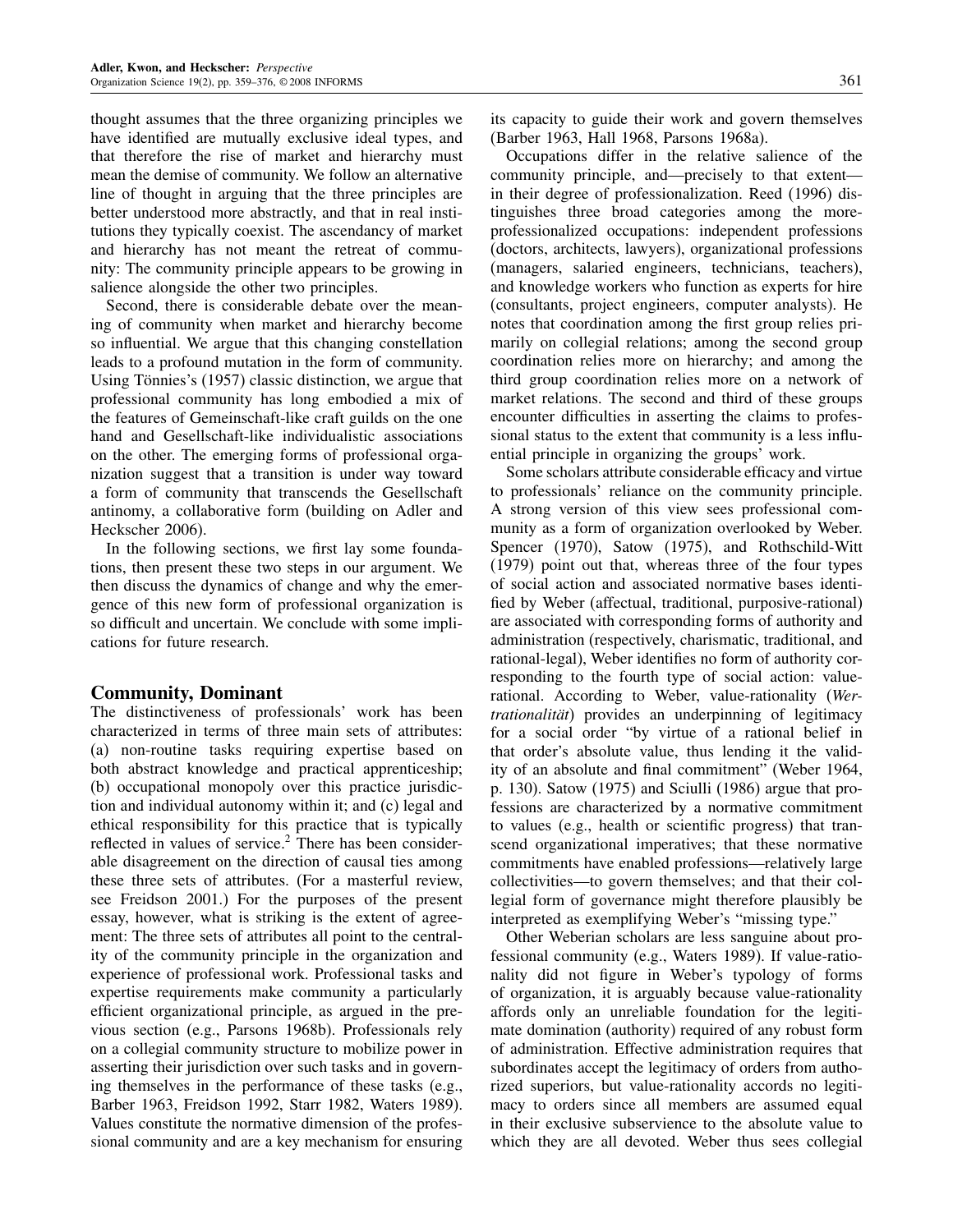community as effective only in small organizations and in the small group at the top of large organizations (Noble and Pym 1970). Skeptics such as Waters (1989) refer to the critical accounts of the medical profession offered by Starr (1982) and Freidson (1975) to argue that the collegial form of governance does not appear to have allowed professions to steer their members toward policies that favor broader social interests when those interests conflict with members' narrow self-interests.

As discussed in the following sections, the professions have, over the past few decades, come under increasing performance and accountability pressure. Whatever judgment we might formulate concerning the conduct of the professions in the past, these mounting pressures pose a serious challenge to the professions' traditional valuerational, community-based form of organization. As a result, new patterns are emerging in the organization of professional work.

#### Market and Hierarchy, Ascendent

An accumulating body of evidence shows that, over the past few decades and across a broad range of more and less professionalized occupations, market and hierarchy pressures have been mounting (Leicht and Fennell 1997). These pressures are external, coming from clients, courts, and regulators (Scott et al. 2000); they are internal, due to competition from other practitioners (Gaynor and Haas-Wilson 1999); and they are interprofessional, as categories jostle over jurisdictions (Bechky 2003, Halpern 1992, Zetka 2001).

As a result of these combined pressures, a growing proportion of formerly independent professionals are working in large corporations as salaried employees or partners; if they are partners, the old collegial norms of governance are increasingly giving way to hierarchical forms; and across the board, the ethic of service is being displaced by a commercial spirit (Brint 1994, Robinson 1999). Whatever protection of the public interest had been afforded by professional governance in the past is rapidly eroding (Nanda 2003). Looking to the future, the liberal professions seem doomed to a fate similar to the craft guilds.

Certainly the tendencies in the legal profession in the United States today suggest as much (Kritzer 1999). The traditional legal partnership is under attack. To protect themselves from personal liability, partnerships are being reorganized as professional corporations and limited liability partnerships. To deal with the growing scale of the larger law firms, partnerships are being restructured to create tiers of nonequity partners and to centralize more authority in the hands of CEO-style managing partners and executive committees (Crain 2004). A growing proportion of lawyers work in large firms, where they are increasingly subject to hierarchical norms of productivity, revenue-generation, and quality (Galanter 1983, Spar

1997, Wallace 1995). Barnhizer (2004) argues that the legal profession has lost all capacity for self-governance, and should therefore be regulated like other forms of commerce.

Accounting, too, is under attack. Big corporate clients appear to have captured their auditors (Suddaby et al. 2005). Big accounting firms are diversifying into multidisciplinary practices, and, in the process, losing the ability to socialize young professionals into any distinctively professional—as distinct from commercial norms and ethics (Toffler 2003). Suddaby et al. (2005) argue that the internationalization of accounting firms' practice has ruptured the regulative bargain between the state and this profession, and that, on the global plane, there is no agency capable of representing any interests other than those of the large corporate clients in the negotiations over international regulation.

Medicine, too, is mutating. Physician-owned facilities are multiplying, turning physicians into capitalist investors (Hackbarth 2005). In areas heavily populated by HMOs, the traditional fee-for-service model is now less common than capitation or nonproductivity-based salary (Robinson 1999). A growing number of hospitals no longer function on the traditional medical staff model, but instead employ physicians directly and/or contract with medical groups (Casalino and Robinson 2003, Robinson 1999). In both cases, hierarchical and market pressures come to bear far more powerfully on physicians. A growing category of physician-managers blurs the boundaries between bureaucratic authority and professional relations. (On clinical directors in the United Kingdom, see Ashburner and Fitzgerald 1996, Bloomfield and Coombs 1992, Cohen and Musson 2000, Doolin 2002, Fitzgerald and Ferlie 2000; on the United States, see Hoff 1999.) Traditional professional values of autonomy are being challenged by the demands for collaboration in bureaucratically structured service delivery and collective process improvement (Audet et al. 2005, Lohr 1995, Panush 1995).

Trends such as these accelerated in the latter decades of the previous century, and have fueled an animated debate over the extent to which professionalism and its distinctive reliance on the value-rationality of professional community is compatible with advanced capitalism and its characteristic emphasis on the formal rationality embodied in both markets and hierarchy (Ritzer and Walczak 1988). In this debate, several broad positions can be discerned (on the corresponding positions in debates on the evolution of medicine, see Hafferty and Light 1995, Hafferty and Wolinsky 1991, Light and Levine 1988, Light 1993, Milbank Quarterly special issue 1988, Wolinsky 1993). First, with Bell (1973), some advance a professionalization thesis according to which professions will gradually supersede corporations as the dominant organizing principle in society—a view whose antecedents go back to Durkheim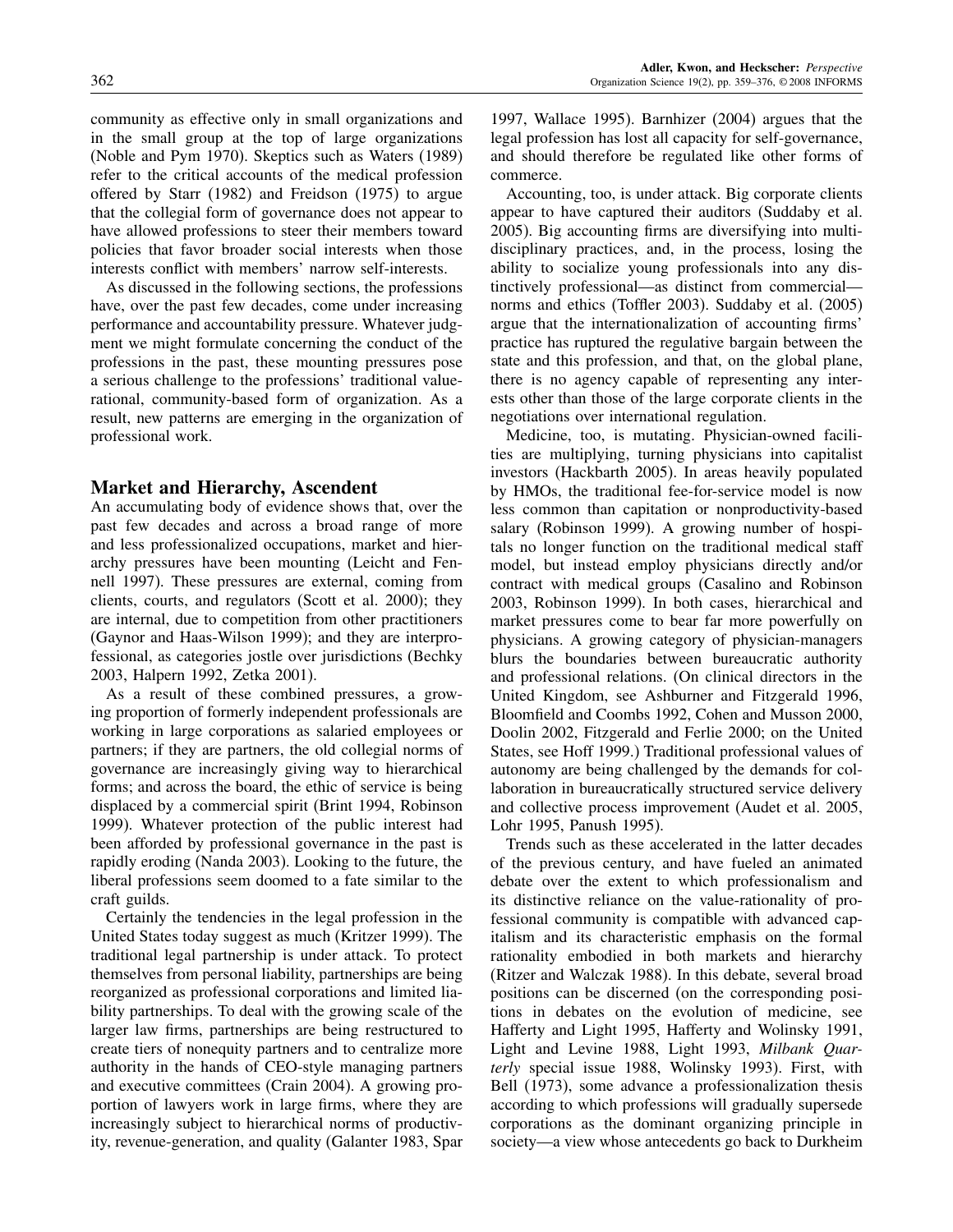(1997/1893). Second, against the professionalization thesis, some observers highlight the shift from the more autonomous form toward the more heteronomous form of professional organization (using Scott's 1965 distinction). Some (e.g., Haug 1973, Pfadenhauer 2006, Rothman 1984) interpret this as deprofessionalization, attributing the trend to exacerbate rivalry between professions, diffusion of expertise, and rising levels of public education and skepticism. Others (e.g., Derber et al. 1990, McKinlay and Stoeckle 1988) advance a proletarianization interpretation that highlights professionals' progressive subordination to hierarchical and market rationality. Finally, there are those who see the central vector of change not in the displacement of community, but rather in its mutation. Freidson (1984), for example, argues that there is little empirical support for the idea that professionalism's distinctive features have eroded, but much evidence that regulation within professions has become more rationalized and formalized (see also Wallace 1995).

We submit that the professionalization, deprofessionalization, and proletarianization theses all miss key considerations. The professionalization account understates the growing power of market and hierarchy relative to community in capitalist society. Conversely however, the deprofessionalization and proletarianization accounts miss the factors within a capitalist society that constantly reproduce and indeed magnify the need for the knowledge-creating power of professional community. Capitalist development is increasingly knowledge-intensive, and, as discussed above, effective knowledge-work needs community. Knowledge-workers need community within which to learn the craft elements of their skill sets and within which they can continually advance and share knowledge, both theoretical and practical (Lave and Wenger 1991). The forces of capitalist competition themselves simultaneously tend both to destroy and to recreate community (Adler 2001).

Moreover, with the exception of mutation theory, the contending theories are vitiated by their common assumption that professionals would cease to be true professionals if their governance ceased being exclusively under the community principle and if market and/or hierarchy principles were to come into play. Indeed, Krause (1996, p. 1) asserts: "Visualize a triangle, with the state, capitalism, and the professions at the corners." He believes the professions are losing out to a combination of state and capitalist forces. Savage (1994, 2004) makes a similar assumption in arguing the opposite thesis: Seeing markets, hierarchies, and networks as mutually exclusive forms of organization, she argues that the technical uncertainty of medical professionals' work explains and ensures the persistence of the liberal professional model over corporatized forms of practice. Puxty et al. (1987) draw a triangle whose apexes are market, state, and community, and locate forms of professional regulation within this space. We argue that such analyses fall prey to a fallacy of misplaced concreteness: They treat their three components as mutually exclusive ideal types. As a result, they truncate the space of possible combinations by making it impossible to imagine that two or three of the elements could be simultaneously at work in structuring concrete collectivities such as professions. (Our criticism echoes Eccles and White 1988, Ouchi 1980, and Powell 1990.)<sup>3</sup> They assume that the strengthening of one principle must imply the weakening of at least one of the others, forgetting that the overall degree of organization of a collectivity is itself variable.

In practice, it is precisely such combined forms that seem to be proliferating (see, e.g., Brock et al. 1999). Thus, while the archetypical form of organization of professional work—the independent liberal profession and the small-scale professional partnership—is slowly disappearing, the new forms often reflect greater salience of all three principles. Consider the portraits of the traditional professional partnership and emerging managed professional business (MPB) form offered by Cooper et al. (1996). The professional partnership's interpretive scheme, systems, and structure all reflect the community principle. The MPB introduces the market and hierarchy principles in all three domains: Its interpretive scheme redefines client service in market terms as value for money, and introduces concerns for hierarchical rationalization and effective management; its systems introduce tight accountability for specific market and finance targets and more centralized hierarchical decision making; its structure introduces more market alignment of specialized skills and subunits and more hierarchical integration devices. At the same time, however, community is preserved and even strengthened in the MPB. It is preserved because the managing partner and executive committee are still elected, thus their policy direction is subject to collective control. And community is strengthened because the MPB's more-complex compensation systems now reward partners for mentoring and practice development activities that were ignored under the "eat what you kill" norms of the traditional professional partnership. These mutations are visible in the evolution described in the various cases in Brock et al. (1999): Studies of accounting, consulting, health care, and law all show a shift from the traditional professional partnership model to an MPB model that is distinctive in its combination of all three organizing principles. (See also Hargreaves 1994 on schools, Pinnington and Morris 2002 on architecture, Wallace 1995 on law firms.)

Even as the independence of the liberal professionals recedes, community appears to be strengthening among both the remaining liberal professionals and across other types of relatively professional occupations. Perhaps the most visible manifestation of this is the growing interest in communities of practice (Davenport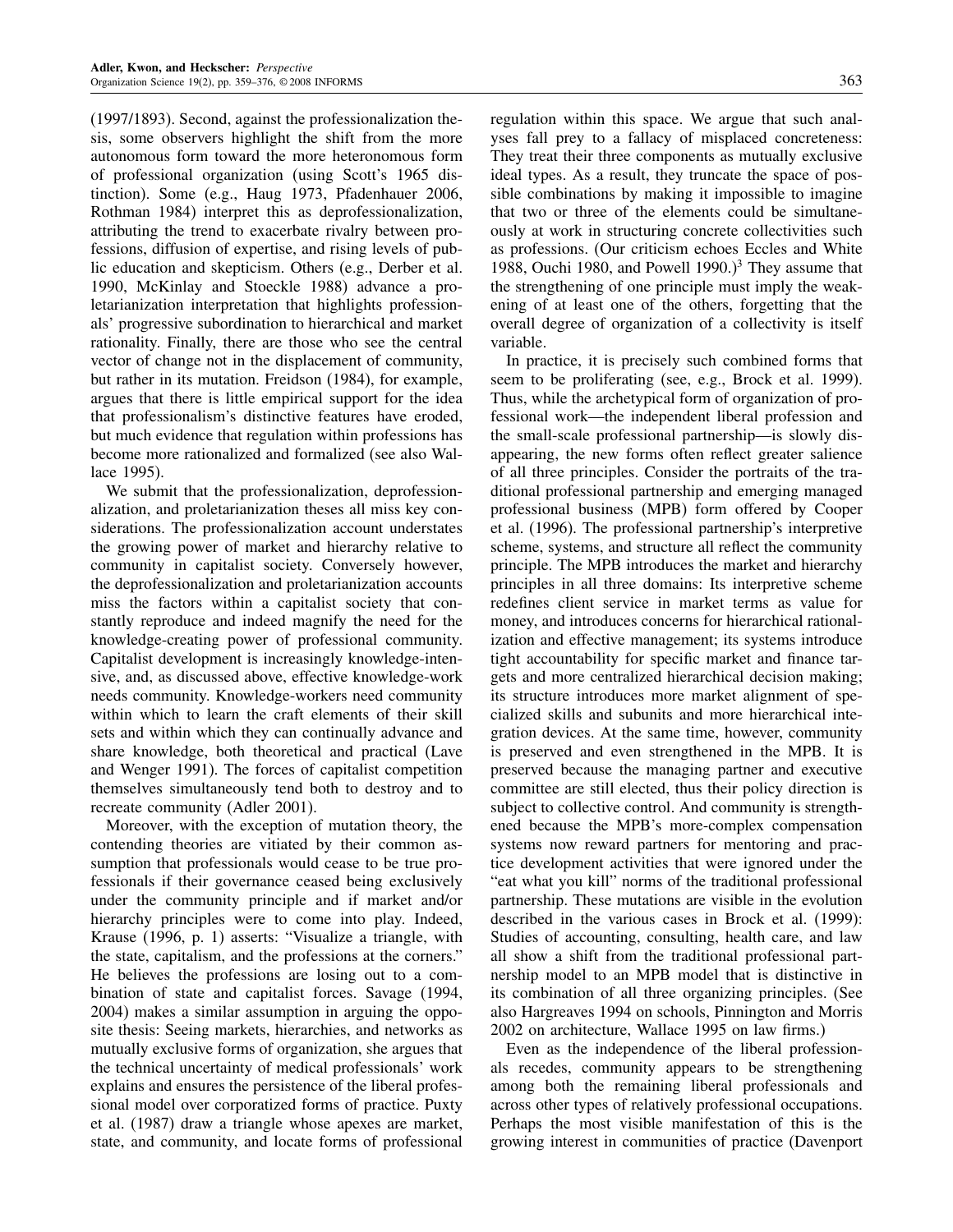and Prusak 1998, O'Dell et al. 1998). While this trend may seem like a fad, we submit that it also reflects a real need in the modern capitalist world for stronger mechanisms by which knowledge-workers can maintain and develop their working knowledge. Both within and across firms and not-for-profit organizations, there is considerable institutional innovation under way to create fora and networks—communities—that can support this need. A growing number of firms are bringing engineers, scientists, and other experts together, within and across their traditional functional groups, to share information about innovations and practice-based insights. Agencies such as the World Bank, the U.S. Army, and the U.S. Navy have been investing considerable resources in facilitating the emergence and work of communities of practice (Snyder and Briggs 2003). Similarly, among consulting firms and other experts for hire, collaboration in such cross-cutting communities is increasingly seen as a valuable tool to foster greater knowledge-sharing (Adler 2006, Davenport and Prusak 2005, Fulmer 2001, Leonard and Kiron 2002, Wenger et al. 2002, Wenger and Snyder 2000).

In health care and law, even as the traditional liberal professional model recedes, the popularity of such communities of practice has grown. Accountability pressures for greater efficiency and quality call for more systematic innovation that is more closely grounded in daily practice (Frankford et al. 2000). Medicine has long relied on upstream, off-line R&D in universities or in the medical device and pharmaceutical industries, but pressures for cost-effectiveness, safety, and quality have stimulated the emergence of communitybased performance-improvement practices that engage the rank-and-file practitioner (Audet et al. 2005, Swan et al. 2002). Similarly, in law firms there is growing interest in creating internal communities and knowledge management infrastructure for sharing working knowledge (Lamb and Davidson 2000).

#### Community, Transformed

The previous section argued that the new emerging form of organization of professional work combined rather than replaced community with market and hierarchy. We are, however, still left with the question of the meaning of community in this new constellation. It is not at all clear what community means when the pressures of market and hierarchy are so strong.

The problem is posed most starkly for the liberal professions: For many observers the liberal professions embody community in its purest form. As Gordon and Simon (1992) observe, the collegiality of a small partnership of autonomous professionals doing intrinsically meaningful work stands as a prefigurative model of a utopia of a free association of producers. From this vantage point, the adoption by liberal professions of corporate forms represents a further extension of Weber's iron

cage. Certainly it feels that way to many physicians and lawyers who bemoan the corporatization and bureaucratization of their professions.

This section contests the assumption that the liberal profession is the highest expression of community. For this argument to proceed, we need a typology of forms of community. We build on Adler and Heckscher (2006), who contrast the two traditional forms of community— Gemeinschaft and Gesellschaft as described by Tönnies  $(1957)$ —with a new, collaborative form.<sup>4</sup> They argue that the two traditional forms are limited in their ability to support the development and diffusion of knowledge, and that, as a result, functional pressures are encouraging the emergence of the collaborative form. Their analysis did not, however, address the specific forms of community in professional work. In the following paragraphs, we argue that important forces are indeed pushing professional community in the direction of a more collaborative form. If the liberal professions are doomed, it is not because the rise of hierarchy and market threatens community. It is because they embody a form of community that is increasingly obsolete.

#### Gemeinschaft and Gesellschaft in Professional Organization

Krause (1996) characterizes the liberal professions as guilds. This is half correct. The medieval craft guilds were largely Gemeinschaft-type collectivities, and some semiprofessional occupations today still resemble closely these guilds (e.g., real estate agents and screen actors); but the modern liberal professions embody a mix of Gemeinschaft and Gesellshaft forms of community (as noted by Parsons 1939). As such, the liberal professions are somewhat more effective knowledge-ecologies than were the guilds—but not effective enough to deal with the pressures on them today.

On the one hand, the liberal professions embody some elements of Gemeinschaft that were prominent in the medieval guilds. Like guilds, the liberal professions are characterized by occupational closure and monopolistic competition. Like the guilds, too, the practitioners of the liberal professions employ a limited number of workers. The lawyer may employ associates, but, as with the guilds, these apprentices are limited in number because they require the lawyer's direct supervision. An individual doctor may employ some office assistants and technicians, but, as with the guild workshops, these assistants serve only to enhance the doctor's task performance, not as a direct source of profit.

On the other hand, the modern liberal professions also evidence some Gesellschaft characteristics (Mellow 2005). Where the craft guilds remained small-scale operations, modern law firms and medical groups, adapting to the exigencies of the market, have grown enormously in scale and have introduced rational administration although, like guilds, their authority structures remain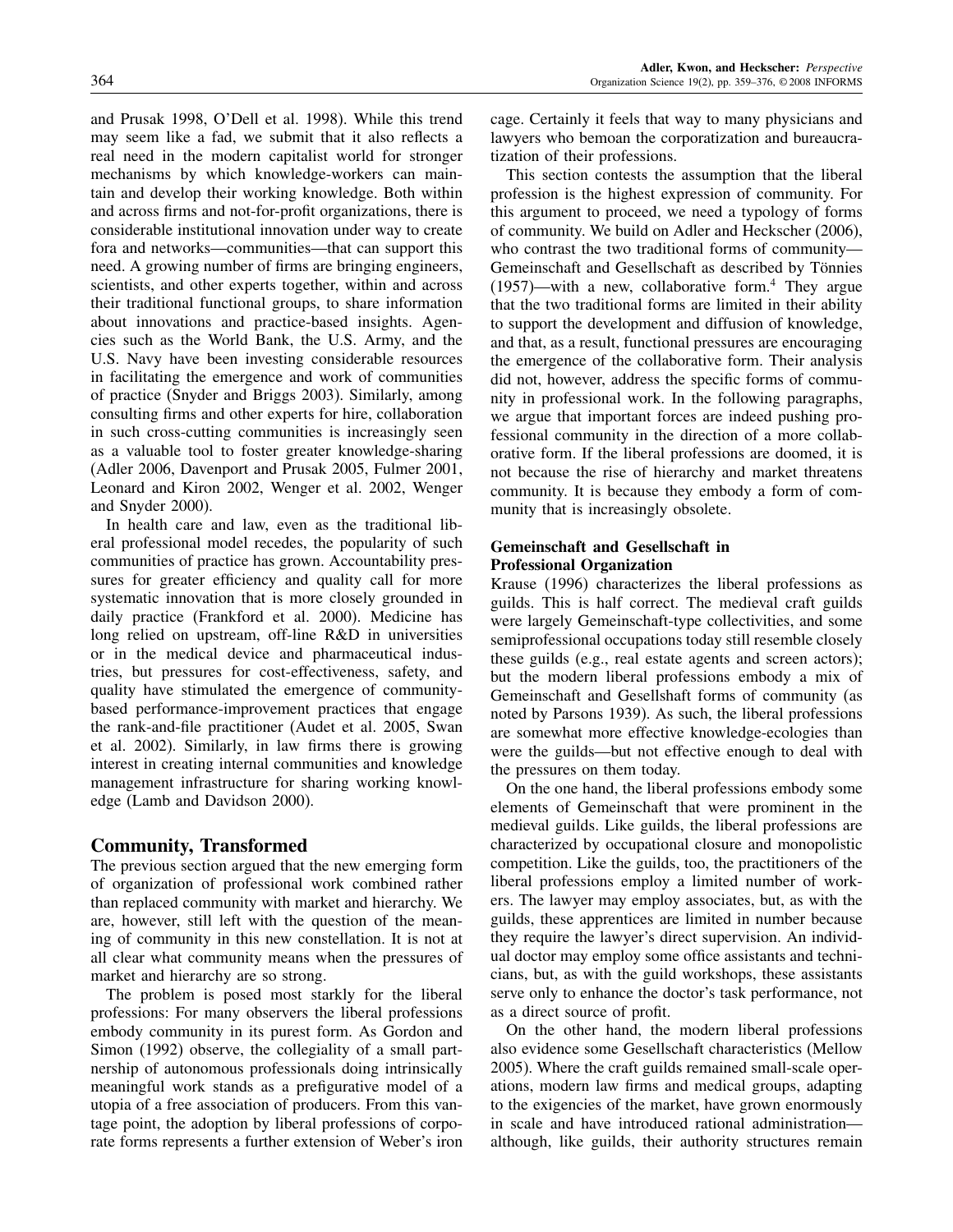relatively flat. Whereas craft guilds relied on traditionbased apprenticeships, the liberal professions rely on rational university training—although this is combined with apprenticeships as resident doctors and associate lawyers, etc. As Parsons (1939) points out, modern liberal professionals are universalistic in their orientation compared to the particularism of the guild craftsmen's world; they are more functionally specific and demonstrate greater affective neutrality—although, like the guilds, they preserve something of Gemeinschaft's collective orientation. Gesellschaft is even more influential in the categories of organizational professions and experts for hire: Here the guild elements of professionalism have been largely eradicated by the corrosive effects of formal rationality, market, and hierarchy.

These various mixes of Gemeinschaft and Gesellshaft forms of community are limited in their capacity to develop and diffuse knowledge: The Gemeinschaft bond is too insular and traditionalistic (Waters 1989), and the Gesellschaft bond is too narrowly self-interested (Sharma 1997). Craft guilds were not entirely technological conservative (see Epstein 1998, against the received wisdom summarized by Mokyr 2002), but they offered little support for the development of new technology because they had no differentiated research functions, and they offered little support for the diffusion of new technologies because this diffusion relied on the migration of skilled practitioners. In contrast, the modern professions, based in universities, are equipped with a specialized knowledge-creation capacity, but this capacity is far removed from the problems of daily professional practice (Sternberg and Horvath 1999). When this distance is combined with strong professional autonomy, the result is predictable. Even when professionals are obliged to regularly update their technical know-how in continuing professional education classes, there are tremendous lags and unwarranted variations in professional practice.

Medicine illustrates the problem. (On the parallel problems of law firms, see Maister 2006.) Quality assurance in medicine was long dominated by a philosophy akin to manufacturing's minimum acceptable quality approach—long after large swaths of manufacturing had adopted continuous improvement practices (Buetow and Roland 1999). Continuing medical education is notoriously ineffective in disseminating new technologies and practices (Oxman et al. 1995). The profession's inability to ensure appropriate quality levels and diffusion rates has increasingly been challenged by a growing public demand for accountability (Emanuel and Emanuel 1996). It is, after all, these deficiencies that explain why avoidable medical errors in the U.S. healthcare-delivery system kill the equivalent of "two 747s crashing every three days" (Leape 1994).

These deficiencies are in considerably measure a reflection of the nature of medicine's professional community. Consider the community formed by doctors at a hospital. Most doctors are not employees of the hospital, but rather are independent professionals who are afforded privileges to practice there (Perrow 1965). The doctors collectively govern themselves and their relation to the hospital administration through the leaders they elect and the committees they create in a formally constituted medical staff. This structure might in principle support a vibrant community of practice dedicated to continuous improvement, but, in many cases, it has supported parochial egoism. Decisions by the credentials committee to refuse or revoke privileges are sometimes simply anticompetitive and self-interested (Blum 1991). It was not until recently that doctors applying for privileges were even required to reveal prior disciplinary or legal actions against them. Peer reviews by the quality committee are sometimes muted because the income of staff members depends on a referral stream from the subject of the review (Baldwin et al. 1999). White's (1997) characterization of what he calls the traditional Joint Commission [JCAHO] model of the medical staff is eloquent.<sup>5</sup> Department committees often function as a club for mutual protection and advancement. Because leadership is voluntary and rotating, there is often no long-range planning "other than to try to preserve the status quo" (White 1997, p. 306). There is often an entrenched aversion to resource management and outcomes measurement systems since they threaten individual autonomy (Freeman et al. 1999, Wynia et al. 2000). There is little loyalty to the staff as a whole. The participatory, one-person-one-vote approach gives equal power to members who may practice only rarely in the hospital. These members often block any changes that they see as threatening in any way. Committees accumulate in response to JCAHO requirements or internal needs, but are rarely reviewed for effectiveness.

#### The Emergence of Collaborative Community

While there are important countervailing forces (which we discuss below), the demands on contemporary professional work for greater accountability and for more effective knowledge generation and diffusion are stimulating the emergence of a new form of community, one that transcends the limitations of the craft guild and the liberal profession. This appears to be the common thread running through some of the most striking innovations in the organization of professional work.

Adler and Heckscher (2006) argue that some such transformation of the nature of community is operative across a broad range of relatively knowledge-intensive occupations and organizations. They argue that the community/market/hierarchy framework we have used in this paper needs extension because community itself can take qualitatively different forms, and that a new form is emerging that they call collaborative. This new form contrasts with the two earlier ones in several ways; see Table 2.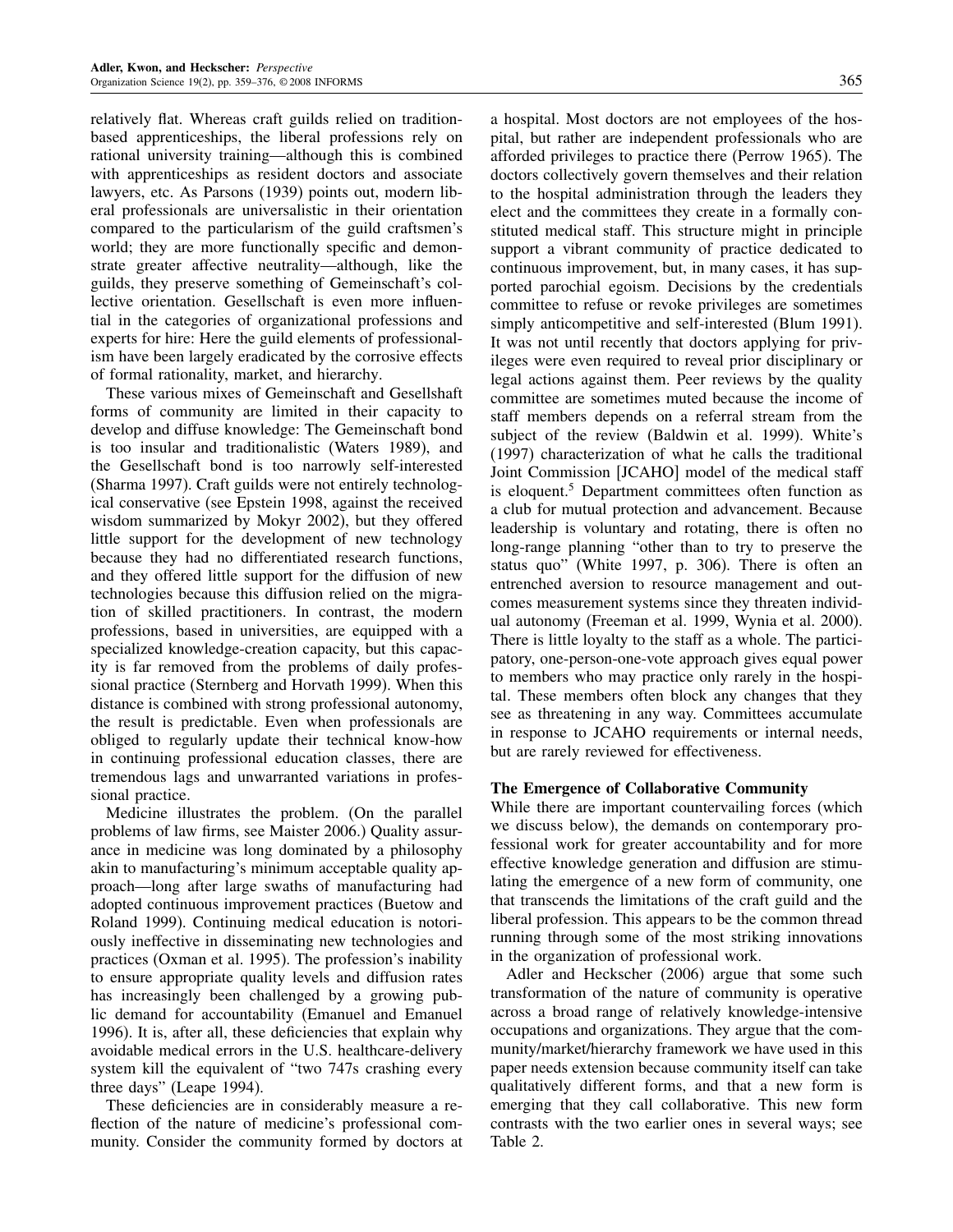|                                                                  | Gemeinschaft                                                     | Gesellschaft                                                                 | Collaborative                                                                      |
|------------------------------------------------------------------|------------------------------------------------------------------|------------------------------------------------------------------------------|------------------------------------------------------------------------------------|
| Structure                                                        |                                                                  |                                                                              |                                                                                    |
| Division of labor<br>(using Durkheim's 1997/<br>1893 categories) | * Mechanical division of<br>labor coordinated by<br>common norms | * Organic division of labor<br>coordinated by price or<br>authority, or both | * Growth in organic division<br>of labor coordinated by<br>conscious collaboration |
| Nature of interdependencies                                      | * Vertical dependence                                            | * Horizontal independence                                                    | * Collaborative<br>interdependence, both<br>horizontal and vertical                |
| Tie network structure                                            | * Local, closed                                                  | * Global, open                                                               | * More global, open ties, as<br>well as stronger local ties                        |
| Values                                                           |                                                                  |                                                                              |                                                                                    |
| Basis of trust                                                   | * Loyalty<br>* Honor<br>* Duty<br>* Status deference             | * Integrity<br>* Competence<br>* Conscientiousness<br>* Integrity            | * Contribution<br>* Concern<br>* Honesty<br>* Collegiality                         |
| Basis of legitimate<br>authority                                 | * Tradition or charisma                                          | * Rational-legal justification                                               | * Value-rationality                                                                |
| Values                                                           | * Collectivism                                                   | * Consistent rational<br>individualism                                       | * Simultaneously high<br>collectivism and individualism                            |
| Orientation to others                                            | * Particularism                                                  | * Universalism                                                               | * Simultaneously high<br>particularism and universalism                            |
| Orientation to self                                              | * Dependent self-construals                                      | * Independent self-construals                                                | * Interdependent self-construals                                                   |

#### Table 2 Three Forms of Community

Source. Adapted from Adler and Heckscher (2006).

Collaborative community is distinctive, first, in its social structures that support horizontal coordination of interdependent work processes. In contrast, Gemeinschaft relies on what Durkheim (1997/1893) calls a mechanical division of labor—pooled in J. D. Thompson's (1967) terminology—where coordination relies on traditional norms. Gesellschaft's division of labor is organic—interdependent—but relies on market prices and hierarchical authority to ensure coordination. Collaborative community, like hierarchy, supports interdependence with formal procedures. Whereas under the hierarchy principle these procedures are defined by hierarchical superiors and used by them to monitor performance and drive improvement, under collaborative community the procedures are designed collaboratively and used by peers to monitor each other and to work together to improve performance. Compared to other forms of community, collaborative community is distinctive in its reliance on value-rationality—its participants coordinate their activity through a shared commitment to a set of ultimate goals. In short, they form a community of purpose (Heckscher 1995). Its highest value is therefore interdependent contribution to these shared goals. In contrast, Gemeinschaft values loyalty and Gemeinschaft values rational consistency, individual integrity, and autonomy. Subjectively, collaborative community is distinctive in its reliance on interdependent self-construals, rather than on the dependent self-construals characteristic of traditional Gemeinschaft or the independent self-construals characteristic of modern Gesellschaft.<sup>6</sup>

When viewed through the lens of this typology, it becomes clearer why the community of the liberal professions is seen a prefigurative (Gordon and Simon 1992). In at least one key respect, professions already embody the collaborative form, namely in the central role played by value-rationality. In other respects, however, as argued in the preceding paragraphs, Gemeinschaft and Gesellschaft prevail in the liberal professions. Our thesis here is that the emerging type of professional community more fully embodies the collaborative form.

We should note, however, one caveat. The collaborative model as characterized by Adler and Heckscher and summarized in Table 2 understates a key feature of challenge currently facing professional work. The discussion above makes clear that the collaboration demanded of professionals today is not restricted to peer professionals, but increasingly embraces peers from other professions (surgeons, for example, need to develop more comprehensive collaboration with anesthesiologists), with lower-status colleagues (with nurses), with clients (patients), with administrators (hospitals management), with organized stakeholders (patient rights groups), and with regulators (JCAHO, government). Collaboration circumscribed by Gemeinschaft insularity will not satisfy the demands currently weighing on the professions. A more outwardlooking, civic kind of professionalism seems to be on the agenda to more fully embody the collaborative ideal (see Hargreaves 2000, Sullivan 2005).

Table 3 expands on the key features of this new, collaborative, and civic form of organization of professional work, using medicine to illustrate. The following paragraphs elaborate.

In contrast to the traditional model of the medical staff described by White (1997), consider the portrait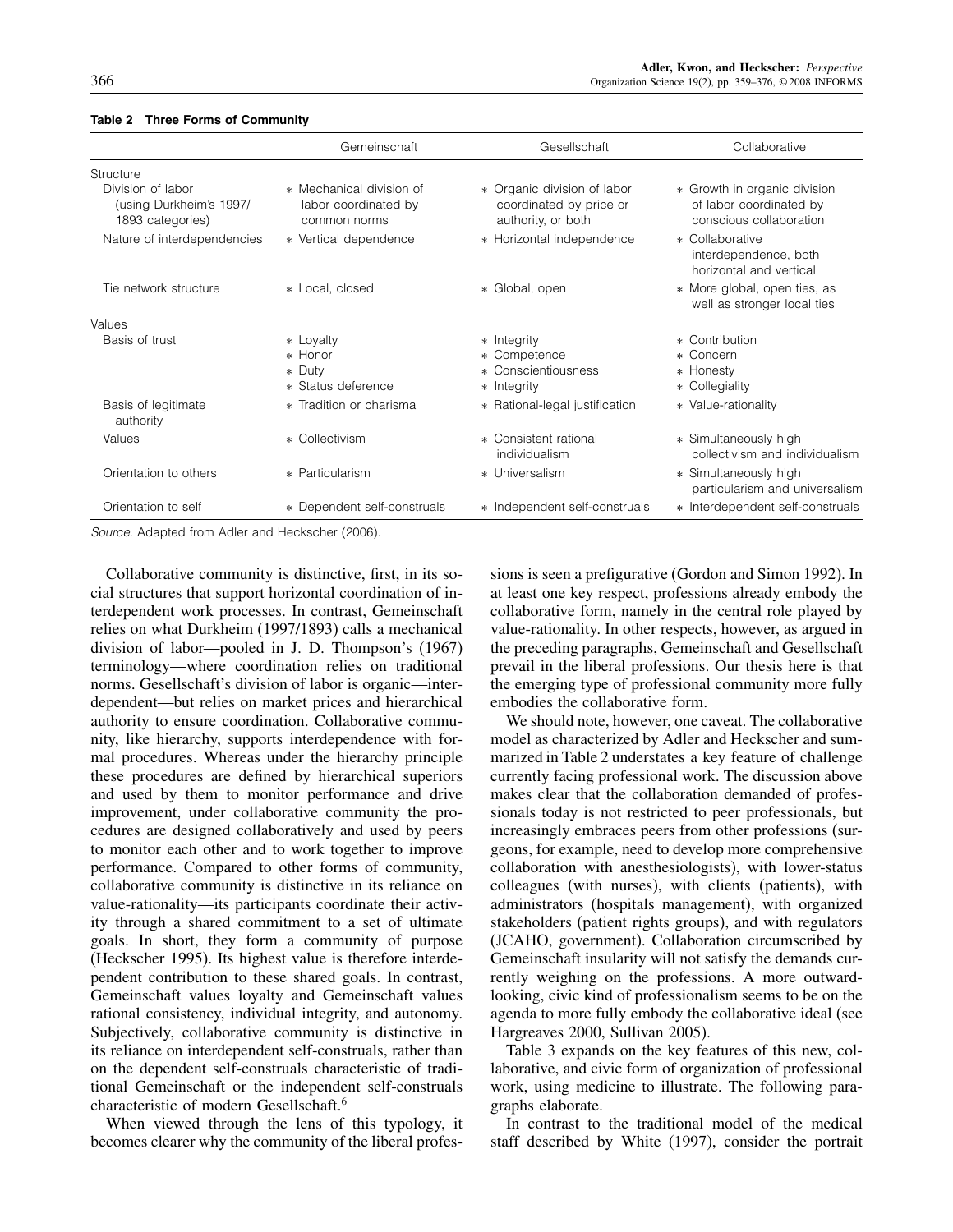|                                | Medicine as a craft guild                                                                                                                                                                                                                                                                                             | Medicine as a liberal profession                                                                                                                                                                                                                                                                                                                                                                    | Medicine as a collaborative<br>and civic profession                                                                                                                                                                                                                                                                                                                                                                                                                                                                                                                                                                                                                                |
|--------------------------------|-----------------------------------------------------------------------------------------------------------------------------------------------------------------------------------------------------------------------------------------------------------------------------------------------------------------------|-----------------------------------------------------------------------------------------------------------------------------------------------------------------------------------------------------------------------------------------------------------------------------------------------------------------------------------------------------------------------------------------------------|------------------------------------------------------------------------------------------------------------------------------------------------------------------------------------------------------------------------------------------------------------------------------------------------------------------------------------------------------------------------------------------------------------------------------------------------------------------------------------------------------------------------------------------------------------------------------------------------------------------------------------------------------------------------------------|
| Task expertise                 | * Tacit knowledge<br>* Expertise acquired in<br>apprenticeship                                                                                                                                                                                                                                                        | * Mix of tacit and explicit<br>knowledge<br>* Expertise acquired in university<br>training plus apprenticeship,<br>with limited continuing<br>education updates and<br>journal reading                                                                                                                                                                                                              | * Expertise acquired in university<br>training plus apprenticeship plus<br>actively managed continual<br>learning both on and off the job<br>* Faster rate of growth in technical<br>knowledge<br>* Practitioners need new skills:<br>teamwork, learning, information<br>systems, managerial                                                                                                                                                                                                                                                                                                                                                                                       |
| Structure<br>Division of labor | * Mechanical division of labor<br>coordinated by common<br>norms: Every practitioner is a<br>generalist<br>* Earnings based on individual<br>patient fees                                                                                                                                                             | * Organic division of labor<br>between generalists and<br>specialists, coordinated by<br>referrals and dyadic social<br>exchange<br>* Organic division of labor<br>between practitioners and<br>specialized university<br>and corporate researchers,<br>coordinated by<br>market and social ties<br>* Earnings based on patient fees<br>plus profit sharing among<br>partners                       | * More extensive specialization of<br>practitioners<br>* Organic division of labor<br>coordinated by conscious<br>collaboration: medical groups/<br>staffs ensure planned collaboration<br>between primary care and<br>specialists and among specialists<br>* Emergence of new<br>professional-managerial roles<br>* Salaried doctors rewarded both for<br>individual and group performance,<br>both cost-effectiveness and<br>quality, both clinical work and<br>organizational roles, both patient<br>care and community health                                                                                                                                                  |
| Nature of<br>interdependencies | * Vertical dependence of patient<br>on doctor and of apprentice on<br>doctor<br>* Horizontal independence of<br>doctors from each other<br>* Limited size of practice: One<br>doctor can supervise only few<br>apprentices<br>* Direct democracy in<br>governance of guild<br>* Autocratic relation to<br>apprentices | * Vertical dependence of patient<br>on doctor<br>* Entrants to profession undergo<br>both rationalized formal<br>training and craft type<br>apprenticeship<br>* Horizontal independence of<br>doctors from each other<br>* Limited size of practice, few<br>economies of scale and little<br>role for leadership<br>* Direct democracy among<br>medical group partners and<br>medical staff members | * Collaborative interdependence<br>of doctor and client<br>* Collaborative interdependence<br>within professional organization:<br>Medical group/staff have formal,<br>participative structures and<br>enabling procedures for managing<br>workflows and for reviewing<br>quality and utilization; group/staff<br>leadership plays key role<br>* Strong economies of scale in<br>management infrastructure<br>* Representative democracy among<br>partners allows for high levels of<br>consistency and coordination plus<br>high levels of participation<br>* Legitimate participation extends<br>to lower-status collaborators<br>(e.g., nurses) and to external<br>stakeholders |
| Structure of tie<br>network    | * Local, closed: Doctors have<br>little communication with any<br>others outside their locale                                                                                                                                                                                                                         | * Greater opening toward world<br>of science during university<br>training, occasional continuing<br>education, and journals                                                                                                                                                                                                                                                                        | * Doctors also linked to global<br>databases of best practices<br>* Stronger ties to broader range of<br>actors in the local community<br>* Records are open to patients<br>and peers                                                                                                                                                                                                                                                                                                                                                                                                                                                                                              |
| Values<br>Basis of trust       | » Deference of patient to doctor<br>* Deference of apprentice to<br>master<br>* Honor among masters                                                                                                                                                                                                                   | * Deference of patient to doctor<br>* Deference of apprentice to<br>master<br>* Profession assures minimum<br>level of competence by review of<br>exceptional incidents<br>* Reliance by peers and clients on<br>personal integrity of the<br>professional                                                                                                                                          | * Transparency to peers and<br>patients<br>* Professional colleagues regularly<br>review each other's<br>cost-effectiveness and quality to<br>identify and disseminate best<br>practices<br>* External stakeholders engage<br>regular dialogue with professionals<br>about cost and quality                                                                                                                                                                                                                                                                                                                                                                                        |

#### Table 3 Three Forms of Professional Community: The Case of Medicine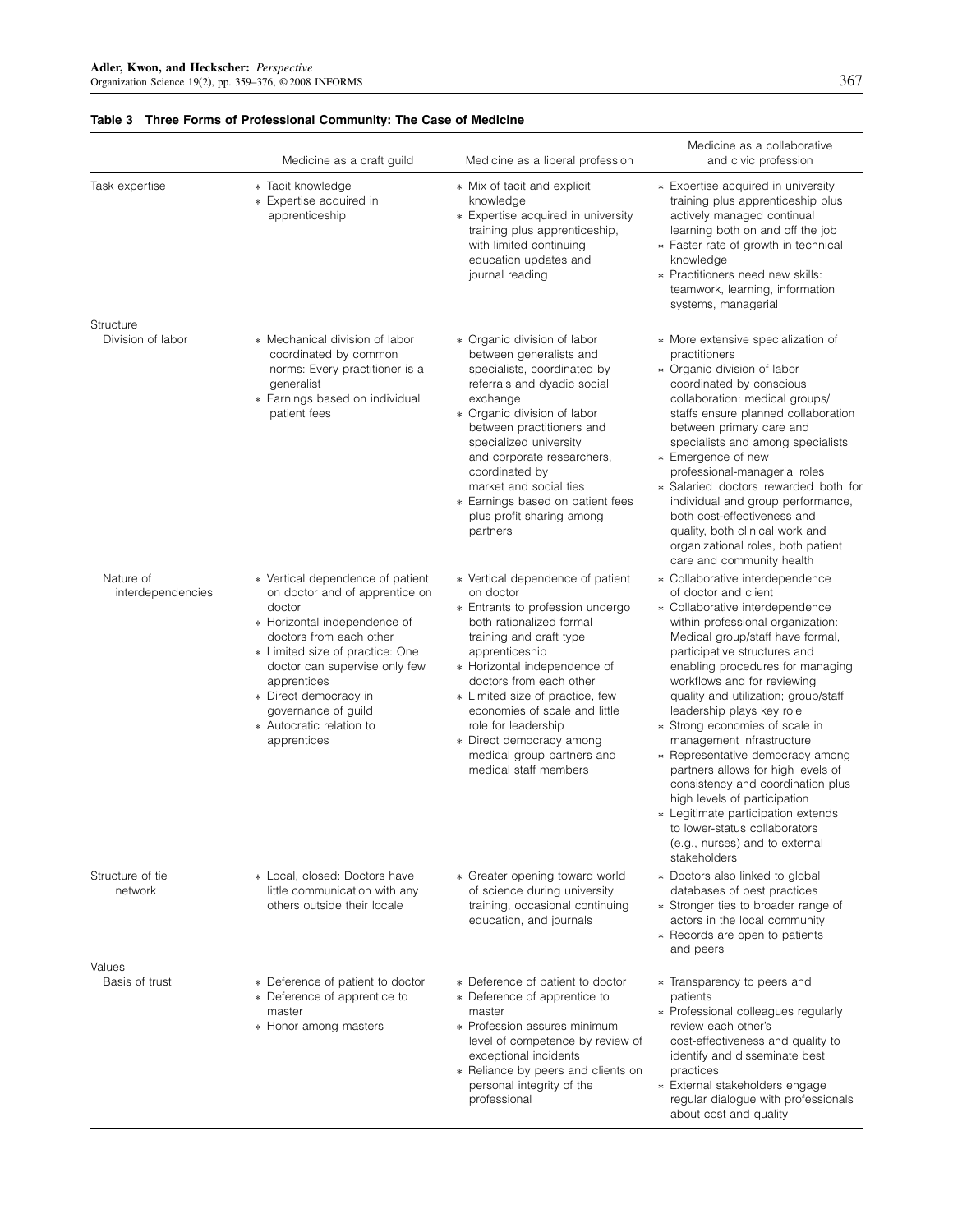|                                  | Medicine as a craft guild                                                                                                                                                                                            | Medicine as a liberal profession                                                                                                                                                                                                                                                                                                                                                                                                                                   | Medicine as a collaborative<br>and civic profession                                                                                                                                                                                                       |
|----------------------------------|----------------------------------------------------------------------------------------------------------------------------------------------------------------------------------------------------------------------|--------------------------------------------------------------------------------------------------------------------------------------------------------------------------------------------------------------------------------------------------------------------------------------------------------------------------------------------------------------------------------------------------------------------------------------------------------------------|-----------------------------------------------------------------------------------------------------------------------------------------------------------------------------------------------------------------------------------------------------------|
| Basis of legitimate<br>authority | * Authority of master based on<br>mastery of traditional<br>know-how                                                                                                                                                 | * Professionals are independent<br>of hierarchical authority<br>* In theory, the legitimacy of<br>orders is based on<br>value-rationality; in practice,<br>based on formal credentials<br>and reputation for expertise                                                                                                                                                                                                                                             | * Value-rational authority based on<br>validity of evidence;<br>evidence-based medicine                                                                                                                                                                   |
| Values                           | * Technical prowess and<br>commercial success                                                                                                                                                                        | * Technical prowess and<br>commercial success                                                                                                                                                                                                                                                                                                                                                                                                                      | * Contribution as part of an<br>interdependent effort on behalf of<br>patients                                                                                                                                                                            |
| Orientation to others            | * Collectivism in loyalty to quild<br>* Plus individualism in pursuing<br>personal interests within<br>collective norms<br>* Particularism in commitment to<br>individual patients and<br>personal practice patterns | * Collectivism in loyalty to the<br>profession: No public criticism<br>of colleagues<br>* Plus expectation of consistent<br>rational individualism in pursuit<br>of personal gain<br>* Tension between collectivism<br>and individualism managed by<br>monopolistic competition<br>* Universalism (in principle) in<br>commitment to science<br>combined with particularism<br>(in practice) in commitment to<br>practice patterns based on<br>personal experience | * Transcends tension between<br>collectivism and individualism in<br>ethos of collaborative<br>interdependence<br>* Simultaneously high particularism<br>and universalism: Doctors are<br>responsible for both individual<br>patient and community health |
| Orientation to self              | * Belonging, guild membership<br>plus private property                                                                                                                                                               | * Autonomy plus collegiality                                                                                                                                                                                                                                                                                                                                                                                                                                       | * Interdependent collaboration;<br>teamwork                                                                                                                                                                                                               |

#### Table 3 (cont'd.)

Source. Adapted from Institute of Medicine (2001), Maccoby et al. (1999), and other references in text.

painted by the Institute of Medicine (IOM) of a new health system for the 21st century (IOM 2001). Where the traditional care delivery model is one in which "individual physicians craft solutions for individual patients" (p. 124), in the model advocated by the IOM

the delivery of services is coordinated across practices, settings, and patient conditions over time. Information technology is used as the basic building block for making systems work, tracking performance, and increasing learning. Practices use measures and information about outcomes and information technology to continually refine advanced engineering principles and to improve their care processes. The health workforce is used efficiently and flexibly to implement change. (p. 125)

The IOM report describes an evolution path from the guild-like form of medical practice beyond the liberal profession form toward a collaborative form. Collaborative learning is the heart of the new model. Its procedures support a focus on patient service; utilization management is a responsibility shared by all physicians; information systems support both individual physician decision making and collective discussion of individual performance differences; strong leaders develop relationships of trust and communicate a vision (Maccoby et al. 1999). Healthcare organizations such as Intermountain Health Care and the Mayo Clinic exemplify aspects of the emerging model, although neither of them appears

to have implemented all its features (Bohmer et al. 2002; Maccoby 2006, Maccoby et al. 1999). Robinson (1999) describes the mutation under way in these terms:

The now passing guild of autonomous physician practices and informal referral networks offered only a costincreasing form of service competition and impeded clinical cooperation among fragmented community caregivers. The joining of physicians in medical groups, either multispecialty clinics or IPAs, opens possibilities for informal consultation, evidence-based accountability, and a new professional culture of peer review. (p. 234)

The leitmotif of the new form of professionalism is collaborative interdependence (see, e.g., Silversin and Kornacki 2000a, b). A growing number of hospitals are drawing physicians into collaboration with nurses and other hospital staff to improve cost-effectiveness and quality, often bringing together previously siloed departments in the process (Gittell et al. 2000). Bate (2000) described the new form of organization that emerged at one United Kingdom National Health Service hospital as a network community, characterized by constructive diversity rather than unity, by transdisciplinary forms of working rather than tribalism. A recent report describes the creation at Riverside Methodist hospital in Ohio of clinical operating councils that brought crossfunctional and cross-status groups together to examine improvement opportunities in broad service lines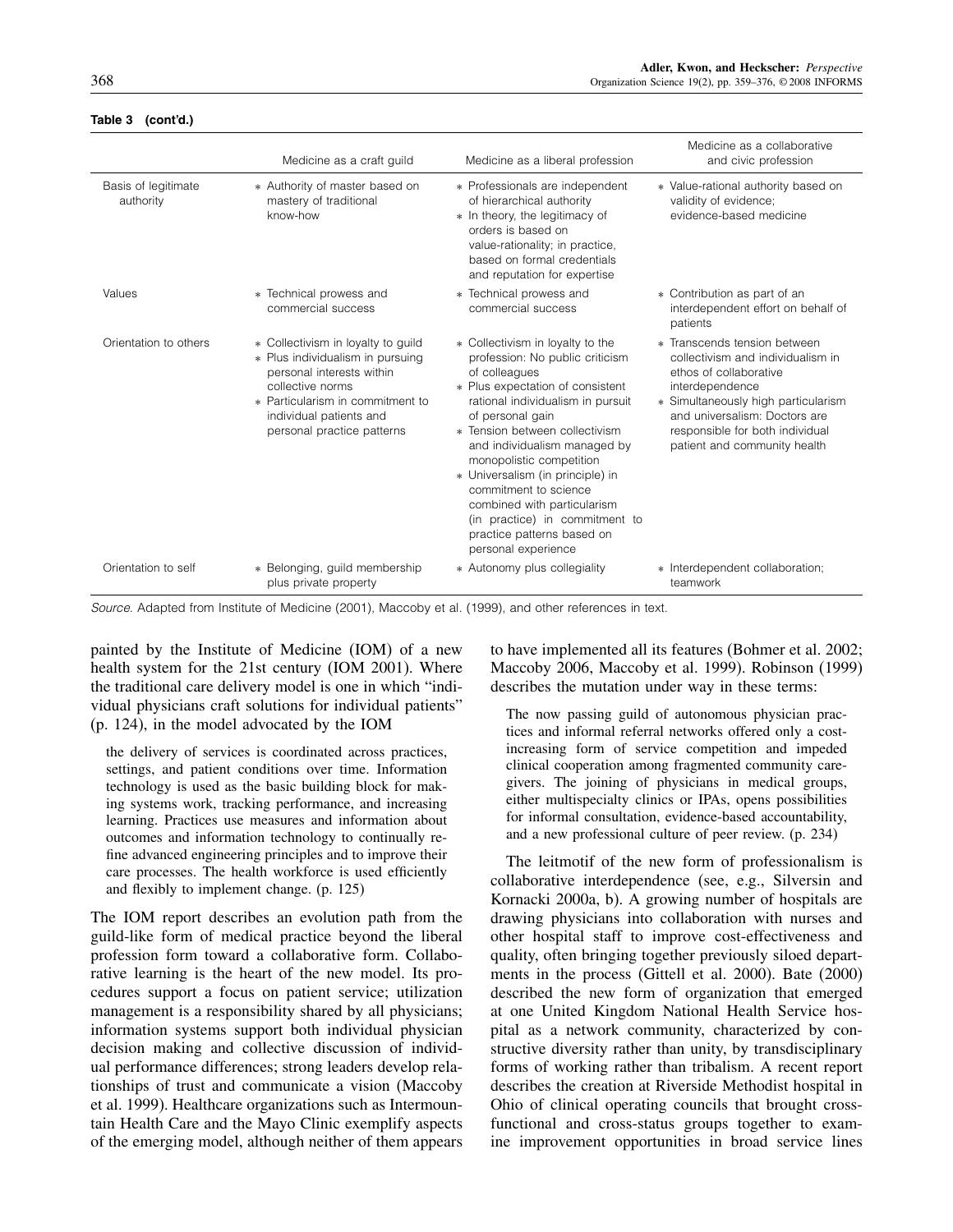such as primary care, heart, and women's health (Hagen and Epstein 2005). Other hospitals have found that such committees are the ideal vehicle for developing and tracking the implementation of clinical pathways (Adler et al. 2003, Gittell 2002). Here, guidelines are not imposed on physicians by insurance companies aiming ruthlessly to cut cost; instead, they are developed collaboratively by teams of doctors, nurses, and technical and administrative staff aiming simultaneously to improve quality and reduce cost. In these new structures, physicians are drawn out of their fiefdoms and beyond their "captain of my ship" identity. Intermountain Health Care (Bohmer et al. 2002) and San Diego Children's Hospital (March 2003) exemplify such collaborative approaches to pathway development. These two cases are also notable for the important role played in each by staff functions that facilitate efforts to generate practice-based knowledge. Where Freidson (1984) feared that such staff functions would fragment the profession and erode the autonomy of the practitioner, the experience of hospitals such as these that have been most successful in implementing guidelines and pathways suggests that strong collaboration between staff and line organizations is a crucial success factor (Kwon forthcoming, Tucker and Edmondson 2003).

Some of the larger medical groups, too, have been developing new organizational forms to support the collaborative learning needed in the new competitive environment. Governing boards are evolving away from simple partnership meetings toward more complex, articulated structures capable of exercising effective leadership (Epstein et al. 2004). At groups as different as the Mayo Group and Permanente Medical Group, an explicit ethic of collaborative interdependence has emerged (Olsen and Brown 2001, Pitts 2003). New organizational structures and processes link previously autonomous physicians and departments in improvement efforts (Gittell et al. 2000, Norton et al. 2002). The corporate form appears to facilitate these changes. Best practices such as disease management programs, quality-oriented practice pattern information, and financial bonuses for quality are far more common in large, integrated medical groups such as Permanente than in the cottage industry of private practitioners in small offices (Rittenhouse et al. 2004).

Beyond the individual hospital, communities of practice are increasingly being used in lieu of conventional continuing medical education to accelerate learning and diffusion (Endsley et al. 2005, Frankford et al. 2000, Parboosingh 2002). Quality improvement collaboratives have attracted considerable attention as a way to bring together a broader community around specific improvement goals. (For an overview, Massound et al. 2006; for an example, Mills and Weeks 2004.) The most ambitious of these brings together a variety of stakeholders from different hospitals, medical groups, health plans, and employers to learn from each other (Solberg 2005).

Alongside these cases in health care, other professions also provide examples of collaborative community. Numerous professional service firms are working toward what Maister (1985) called the one-firm firm (see also McKenna and Maister 2002 for an update). Here, the emphasis is on teamwork rather than the "eat what you kill" ethos of the Gesellschaft partnership that still prevails in the vast majority of U.S. law firms (Poll 2003). As Cooper et al. (1996, p. 631) note,

the meaning of the term "partner" has also changed. In the MPB, a partner is a team player, one who trusts the leadership and works for the common good, for example by transferring work to the person in the firm who is most competent or short of work.

A growing number of professional firms in law and accounting are now seeking performance improvement through collaborative community approaches to practice management (Lambreth 2005, Lambreth and Yanuklis 2001, Yanuklis 2005). Some in-house legal departments are using participative approaches to Six Sigma (Sager and Winkelman 2001).

Teaching is another illuminating case. According to Hargreaves (1994, 2000), teaching once relied on a crafttype community. Beginning in the 1960s, teaching moved into the age of the autonomous professional. Although this brought greater status, more technical knowledge, and higher salaries, it also inhibited innovation by impeding the diffusion of superior practices. By the 1990s, a new age had begun, that of the collegial professional. In the current period, the sphere of collaboration is broadening, drawing teachers into more active civic engagement with the wider community (see also Nixon et al. 1997).

### Toward Collaborative Professionalism?

We should not underestimate the difficulties facing the propagation of this new form of professional organization. The ethos and structures of autonomy among the liberal professions create a powerful counterweight to any move toward the broader and denser interdependencies characteristic of collaborative community. Robinson (1999) dissects the multiple economic, legal or regulatory, and organizational impediments that slow the emergence of larger medical groups and other forms of corporate—i.e., organized—medical practice. Leape and Berwick (2005) analyze the multiple factors that explain why progress on quality in medicine has been so slow in recent years, and highlight the role of the culture of medicine and its "tenacious commitment to individual, professional autonomy (p. 2387)" as a "daunting barrier to creating the habits and beliefs...that a safe culture requires (p. 2387)." Indeed, even when the appropriate formal structures are in place, the new models face deep resistance:

Many physicians, however, are individualistic in orientation and do not necessarily enter group arrangements very easily or comfortably.  $\ldots$  [B]uilding physician groups is a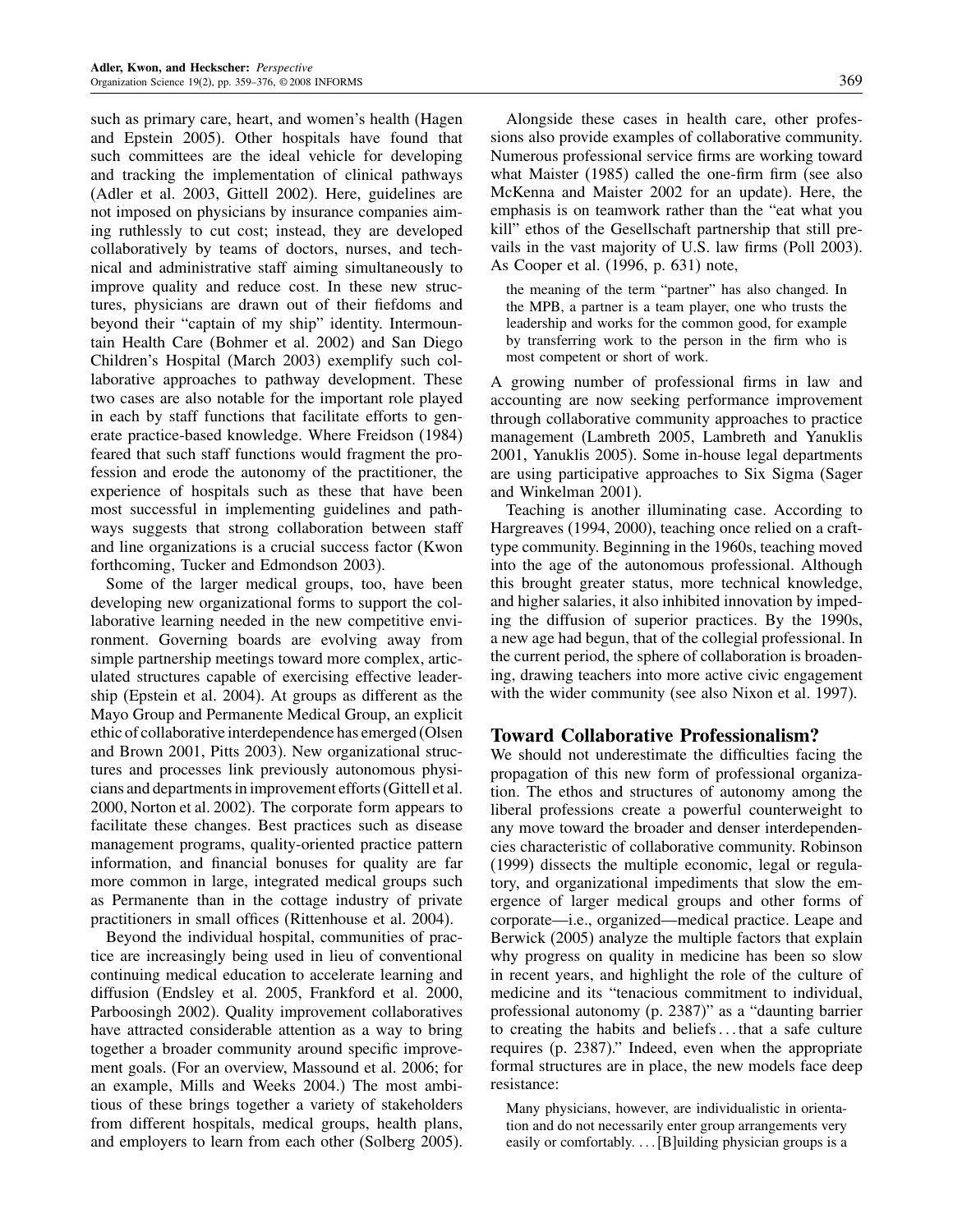difficult process. Most of the groups visited [in this study] are not well organized—they are groups in name only. Whatever group culture does exist is often oriented to preserving this loose-knit affiliation rather than developing a stronger organization. This culture of "autonomy," however, is not conducive to building an organization that encourages the development of physician-system integration or care management practices. (Gillies et al. 2001, p. 100)

Cooper et al. (1996) delineate the complex dynamics of change in the presence of sedimented organizational archetypes and active resistance. The professional categories whose market and political positions are most entrenched—such as specialist doctors—can mount formidable opposition to the forces of change. This resistance gains strength from professionals who feel that the attack on the liberal profession model is an attack on the quality of professional service (Fielding 1990, Hoff and McCaffrey 1996, Warren and Weitz 1999). Their concerns are not without foundation. Managed care companies attempt to influence treatment decisions through denials of payment authorization, and drug formularies restrict the range of medications physicians can prescribe (Himmelstein et al. 2001, Warren et al. 1998). A wave of hospital conversions to for-profit status have increased profits, but also have led to reduced staffing and salary rates and to increased mortality rates (Picone et al. 2002). Resistance by physicians and public revulsion at some of the denials of treatment imposed by insurance companies seem recently to have slowed down the trend to capitation of fees and corporatization of organization that had accelerated during the 1985–2000 period (Cunningham 2004).

Moreover, the emergence of collaborative community in professional work has not yet shown the way to a new form of regulative bargain for liberal professions. In the case of medicine, notwithstanding the unfolding crisis of healthcare costs, the American Medical Association has been resolutely opposed to any regulatory changes that might involve cost containment (e.g., Council on Ethical and Judicial Affairs 1995). For several years, the American Institute of Certified Public Accountants (AICPA) resisted pressure from the Securities and Exchange Commission to separate accounting and consulting and to tighten oversight to ensure the independence of auditors. It was only after the Enron scandal that Congress acted via the Sarbanes-Oxley Act (2002) to subordinate the AICPA to an independent board, the Public Company Accounting Oversight Board (U.S. Securities and Exchange Commission 2003).

Some professionals, however, have taken a more proactive stance toward the new accountability demands. Berwick and his colleagues at the Institute of Healthcare Improvement (IHI) orchestrate several programs aiming to radically improve health care through collaborations between physicians, hospital executives, patients,

employers, and other stakeholders (see www.ihi.org). Sachs (2003) argues for an activist teaching profession. Nixon et al. (1997) describe key elements of this profession in terms consistent with our model i.e., collegiality, negotiation, collaboration, and partnership. They also emphasize the interdependence of teachers with students, community, and other professions and agencies. Peters et al. (1999) argue for a more publicly engaged professional practice of science. These struggles within professions are not new (see, on law, Halliday and Karpik 1997, Shamir 1995), but they appear to have taken on new urgency in the face of the mounting challenges to the more traditional forms of professional community.

Among the organizational and expert-for-hire professions, collaborative community appears to be making more headway (see, e.g., Adler 2006 on the case of software services consulting). In these occupations, the counterweight of entrenched autonomy is reduced by previously established hierarchical and market structures and by the direct pressures for improved performance. (On the other hand, these same features give instrumental market rationality greater weight relative to valuerationality, and this limits the development of a properly civic ethos.) We lack reliable data on the ecology of these various organizational forms, but our review of the main books and case collections suggests that examples of communities of practice are disproportionately more common within corporations and bureaucratic agencies than among the liberal professions. It is often examples from the former sectors that are used as templates in efforts to legitimize the new form among liberal professions (see for example Bate and Robert 2002; Institute of Medicine 2000, 2001).

#### Conclusion

Within the liberal professions as well as across the broader spectrum of relatively professionalized occupations, external and internal pressures for greater accountability, quality improvement, and cost reduction are intensifying. Neither hierarchy nor market alone affords very effective responses to these pressures. Hierarchy creates vertical authority structures that are ineffectual in supporting rapid knowledge growth. The market principle, while popular in the current wave of neoliberalism, is ineffectual because the market for reputation fails in the presence of deep asymmetries of expertise in the professional-client relationship. From the social welfare economics point of view, the fact that this expertise asymmetry has been somewhat reduced by higher education levels and increasing client sophistication does not suggest that market or hierarchy should replace professional governance, but rather that clients should play a more active role in this professional governance considerably more active than was allowed by the earlier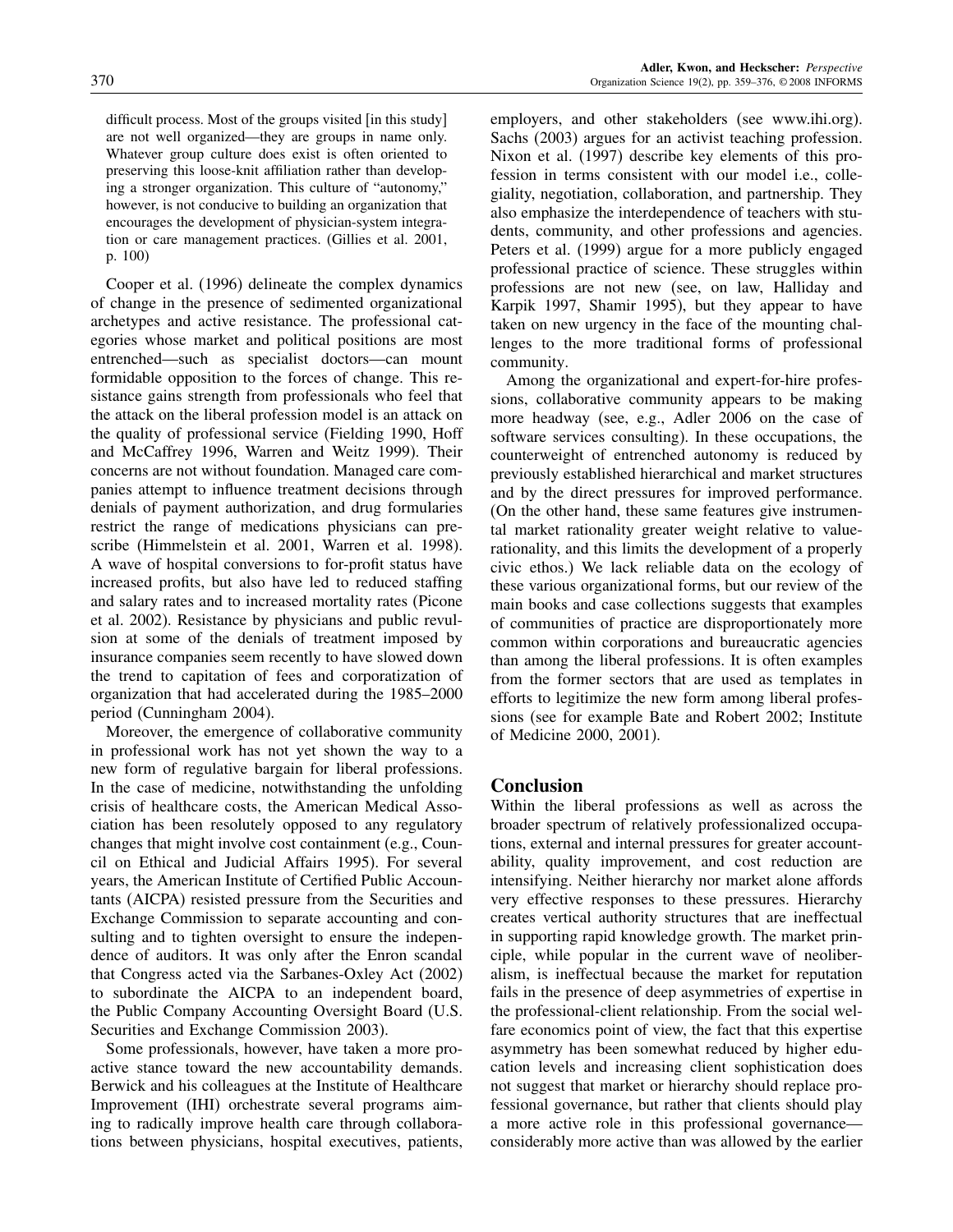forms of professional community that left professionals almost entirely autonomous, regulated, and accountable only from a distance.

Our analysis suggests that a new form of community may indeed be taking shape in the organization of professional work in response to these pressures. This analysis suggests some directions for future research at both the organizational and the individual levels. At the organizational level, the Adler-Heckscher characterization of forms of community and our extension to the professions in this essay need more scrutiny, both from a theoretical and an empirical point of view. The theoretical argument needs testing. For example, a strong implication of our analysis is that communities of practice in knowledge-intensive contexts will be more effective when they take a collaborative, as distinct from a Gemeinschaft or Gesellschaft, form. A key step will be to operationalize the distinctions so they can be unambiguously deployed in empirical research. Research instruments designed to capture the salience of community controls need to be sensitive to the different textures of Gemeinschaft, Gesellschaft, and collaborative forms. Tables 2 and 3 suggest several dimensions along which differences in structure could be captured. These include the nature of the division of labor, the nature of interdependencies, and the structure of the tie network. It would be particularly useful to test whether the proposed collaborative form took a similar shape in the liberal professions and in the organizational and expert-for-hire categories.

Our paper has not devoted much space to the individual's subjective experience of these different forms of professional work, but if our analysis captures real organizational differences, we should expect to find corresponding differences in professional self-identities. In the collaborative form, we expect to see more interprofessional cooperation as professionals learn to work in more heterogeneous teams and learn to see other professional communities and nonprofessionals as sources of learning and support rather than as interference. Research to date has focused mainly on the barriers, status tensions, and jurisdiction disputes that impede collaboration; future research could usefully focus on how more collaborative forms give rise to new identities. A related question is how to prepare new professionals by training and socialization to participate in this new form.

However, we do not want to overstate our case. The move toward a form of professionalism based on collaborative community is a difficult one, and the outcome is far from certain. It is not inconceivable that under the pressures of hierarchy and market forces the professions' commitment to value-rationality be further eroded, that the trust nexus be displaced by the cash nexus, and that the quality of professional services progressively degrade. However, the alternative scenario we

have sketched also seems possible, where professions abandon the insular, elitist model and embrace greater interdependence with a broader range of stakeholders. Many professionals would experience this move as a stressful destruction of their traditional independence (e.g., Swan et al. 2002), but, as Marx noted, history often progresses by its bad side (Marx 1976/1847, p. 174).

#### Acknowledgments

The authors thinking has been shaped by research collaboration with Patricia Riley, Jordana Signer, Ben Lee, and Ram Satrasala, and from discussions with Paul Kurtin, Bill Mason, Don Berwick, Larry Prusak, Roy Greenwood, Steve Shortell, David Smith, Martha Feldman, Jody Gittell, Phil More, Mark Kennedy, Irving Stubbs, as well as the senior editor and reviewers. The authors thank the Packard Foundation and the Institute for Knowledge Management (now known as the Institute for Knowledge-Based Organizations) for generous financial support. These organizations bear no responsibilities for the opinions expressed here.

#### Endnotes

<sup>1</sup>Differentiating input, behavior, and output controls within organizations leads to a similar conclusion (Abernethy and Brownell 1997; see review by Chenhall 2003, Eisenhardt 1985, Ouchi 1978, Snell 1992, Thompson 1967). Input controls (selecting staff for values compatibility and ensuring strong socialization) imply reliance on community, behavior controls are classically bureaucratic-hierarchical mechanisms, and output controls resemble the market's reliance on price or quantity assessments. Input controls are relied on when there is incomplete knowledge of cause-effect relations and ambiguous performance standards—which are precisely the conditions that prevail in highly professionalized, knowledge-intensive tasks. 2We should note that this characterization is largely restricted to the situation in the United Kingdom and United States (Freidson 1994). In continental Europe, government's role is stronger and more direct in shaping the structures and values of professions. A higher proportion of professionals are employed by the state; many are educated at prestigious, statecontrolled institutions of higher education; and it is with these institutions rather than with a corporate professional body that they identify. The viability of this weaker form of professionalism has led European scholars to see more compatibility between bureaucracy and professionalism than is commonly asserted in Anglo-American research. It has also occasioned an on-going debate about the historical-sociological significance of the profession as a construct (see, for example, Sciulli 2005). In the present essay, we leave aside these concerns to focus on the Anglo-American constellation.

<sup>3</sup>Our argument is similar to that of Snell (1992), Cardinal et al. (2004), Roth et al. (1994), Kirsch (1997), and Jaworski (1988): They focus within organizations and contrast informal and formal control systems, and show that these can be combined within the one organization. Their informal controls resemble what we have called community, and their formal controls are a mix of hierarchy and market.

4Where many commentators interpret Tönnies's Gemeinschaft/ Gesellschaft contrast as one between community and its absence in anonymous market transactions, we follow Adler and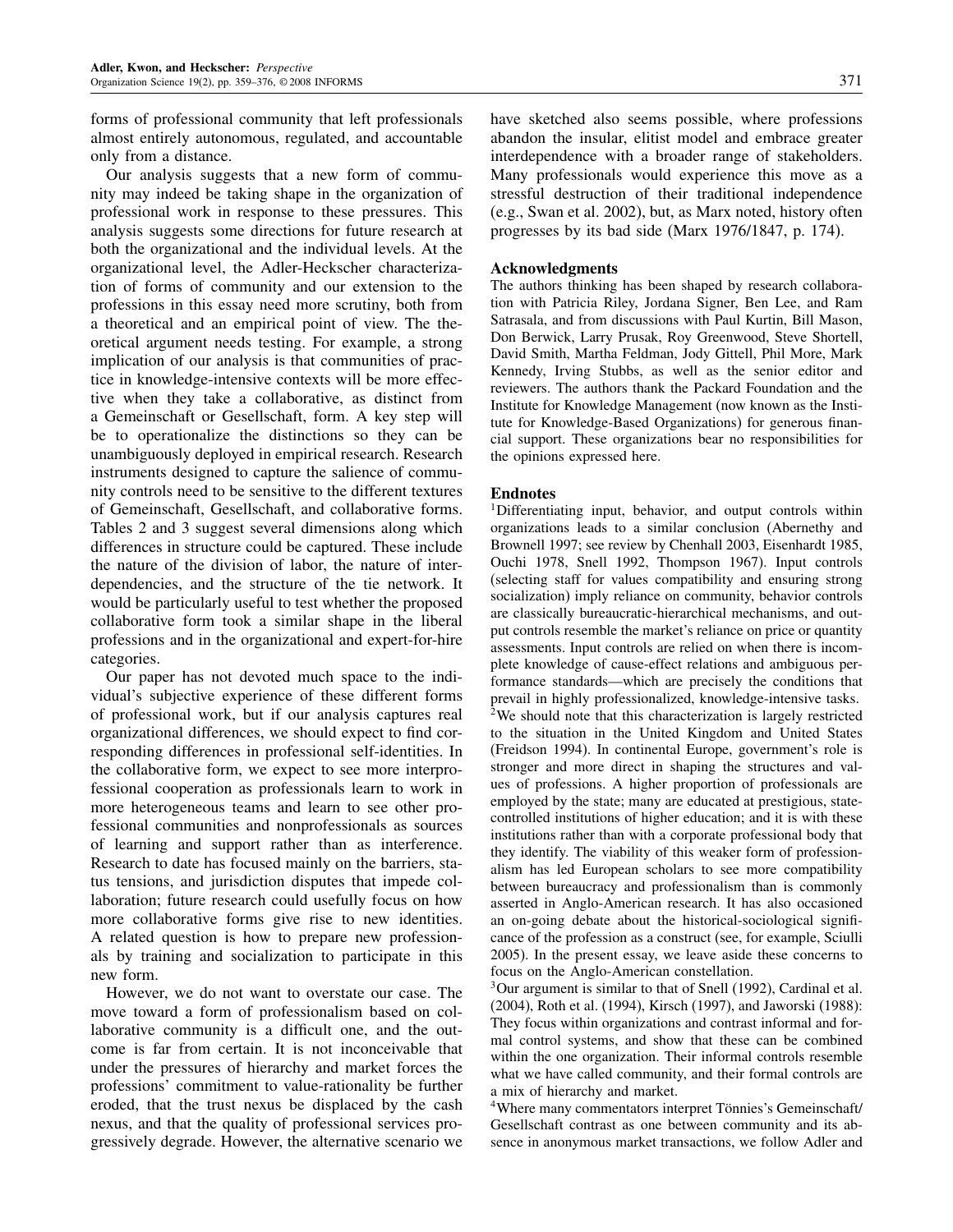<sup>5</sup>The Joint Commission on Accreditation of Healthcare Organizations evaluates and accredits nearly 15,000 healthcare organizations and programs in the United States. Formed in 1951, it is an independent, not-for-profit organization. Among the criteria for accreditation, hospitals must show an effectively functioning medical staff structure.

6This concept of collaborative community is quite different from that of network sociality (Wittel 2001) and related concepts that celebrate the proliferation of weaker ties supported by information technology and broader social trends such as globalization. Most of the accounts of such network communities suggest more than anything the further development of classical Gesellschaft. In some cases, of course, even online communities also develop Gemeinschaft and collaborative qualities (e.g., De Cindio et al. 2003).

#### References

- Abbott, A. 1988. The System of Professions: An Essay on the Division of Expert Labor. University of Chicago Press, Chicago, IL.
- Abernethy, M., P. Brownell. 1997. Management control systems in research and development organisations: The role of accounting, behaviour and personnel controls. Accounting, Organ. Soc. 22(3) 233–248.
- Adler, P. S. 2001. Market, hierarchy and trust: The knowledge economy and the future of capitalism. Organ. Sci. 12(2) 215–234.
- Adler, P. S. 2006. Beyond hacker idiocy: A new community in software development. C. Heckscher, P. S. Adler, eds. The Firm as a Collaborative Community: Reconstructing Trust in the Knowledge Economy. Oxford University Press, Oxford, UK, 198–258.
- Adler, P. S., C. Heckscher. 2006. Towards collaborative community. C. Heckscher, P. S. Adler, eds. The Firm as a Collaborative Community: Reconstructing Trust in the Knowledge Economy. Oxford University Press, Oxford, UK, 11–105.
- Adler, P. S., P. Riley, S.-W. Kwon, J. Signer, B. Lee, R. Satrasala. 2003. Performance improvement capability: Keys to accelerating improvement in hospitals. Calif. Management Rev. 45(2) 12-33.
- Arrow, K. J. 1962. Economic welfare and the allocation of resources to invention. R. Nelson, ed. The Rate and Direction of Inventive Activity: Economic and Social Factors, Vol. 13. National Bureau of Economic Research, New York, 609–625.
- Arrow, K. J., L. Hurwicz. 1997. Studies in Resource Allocation Processes. Cambridge University Press, Cambridge, UK.
- Ashburner, L., L. Fitzgerald. 1996. Beleaguered professionals: Clinicians and institutional change in the NHS. H. Scarbrough, ed. The Management of Expertise. Macmillan, London, UK, 190–216.
- Audet, A. M. J., M. M. Doty, J. Shamasdin, S. C. Schoenbaum. 2005. Measure, learn, and improve: Physicians' involvement in quality improvement. Health Affairs 24(3) 843-853.
- Baldwin, L. M., L. G. Hart, R. E. Oshel, M. A. Fordyce, R. Cohen, R. A. Rosenblatt. 1999. Hospital peer review and the National Practitioner Data Bank: Clinical privileges action reports. JAMA 282(4) 349–355.
- Barber, B. 1963. Some problems in the sociology of the professions. Daedalus 92 669–689.
- Barnhizer, D. 2004. Profession deleted: Using market and liability forces to regulate the very ordinary business of law practice for profit. Georgetown J. Legal Ethics 17(2) 203-266.
- Bate, P. 2000. Changing the culture of a hospital: From hierarchy to networked community. Public Admin. 78(3) 485–512.
- Bate, P., G. Robert. 2002. Knowledge management and communities of practice in the private sector: Lessons for modernizing the National Health Service in England and Wales. Public Admin. 8(4) 643–663.
- Bechky, B. A. 2003. Object lessons: Workplace artifacts as representations of occupational jurisdiction. Amer. J. Sociol. 109(3) 720.
- Bell, D. 1973. The Coming of Post-Industrial Society: A Venture in Forecasting. Basic Books, New York.
- Bloomfield, B. P., R. Coombs. 1992. Information technology, control and power: The centralization and decentralization debate revisited. J. Management Stud. 29(4) 459–484.
- Blum, J. D. 1991. Economic credentialing: A new twist in hospital appraisal processes. J. Leg. Med. 12 427–475.
- Bohmer, R., A. C. Edmondson, L. R. Feldman. 2002. Intermountain health care. Harvard Business School Case 603-066, Boston, MA.
- Brint, S. G. 1994. In an Age of Experts: The Changing Role of Professionals in Politics and Public Life. Princeton University Press, Princeton, NJ.
- Brock, D., C. R. Hinings, M. Powell. 1999. Restructuring the Professional Organization: Accounting, Health Care, and Law. Routledge, London, UK.
- Buetow, S. A., M. Roland. 1999. Clinical governance: Bridging the gap between managerial and clinical approaches to quality of care. Quality Health Care 8 184–190.
- Cardinal, L. B., S. B. Sitkin, C. P. Long. 2004. Balancing and rebalancing in the creation and evolution of organizational control. Organ. Sci. 15(4) 411–431.
- Cardona, P., B. S. Lawrence, P. M. Bentler. 2004. The influence of social and work exchange relationships on organizational citizenship behavior. Group Organ. Management 29(2) 219–247.
- Carr-Saunders, A. M., P. A. Wilson. 1933. The Professions. Clarendon Press, Oxford, UK.
- Casalino, L., J. C. Robinson. 2003. Alternative models of hospitalphysician affiliation as the Unites States moves away from tight managed care. Milbank Quart. 81(2) 331-351.
- Chenhall, R. H. 2003. Management control systems design within its organizational context: Findings from contingency-based research and directions for the future. Accounting, Organ. Soc. 28 127–168.
- Cohen, L., G. Musson. 2000. Entrepreneurial identities: Reflections on two case studies. Organization 7(1) 31–48.
- Cooper, D. J., B. Hinings, R. Greenwood, J. L. Brown. 1996. Sedimentation and transformation in organizational change: The case of Canadian law firms. Organ. Stud. 17(4) 623–647.
- Council on Ethical and Judicial Affairs, A. M. A. 1995. Ethical issues in managed care. JAMA 273 330–335.
- Crain, M. 2004. The transformation of the professional workforce. Chicago-Kent Law Rev. 79 543.
- Cunningham, R. 2004. Professionalism reconsidered: Physician payment in a small-practice environment. Health Affairs 23(6) 36–47.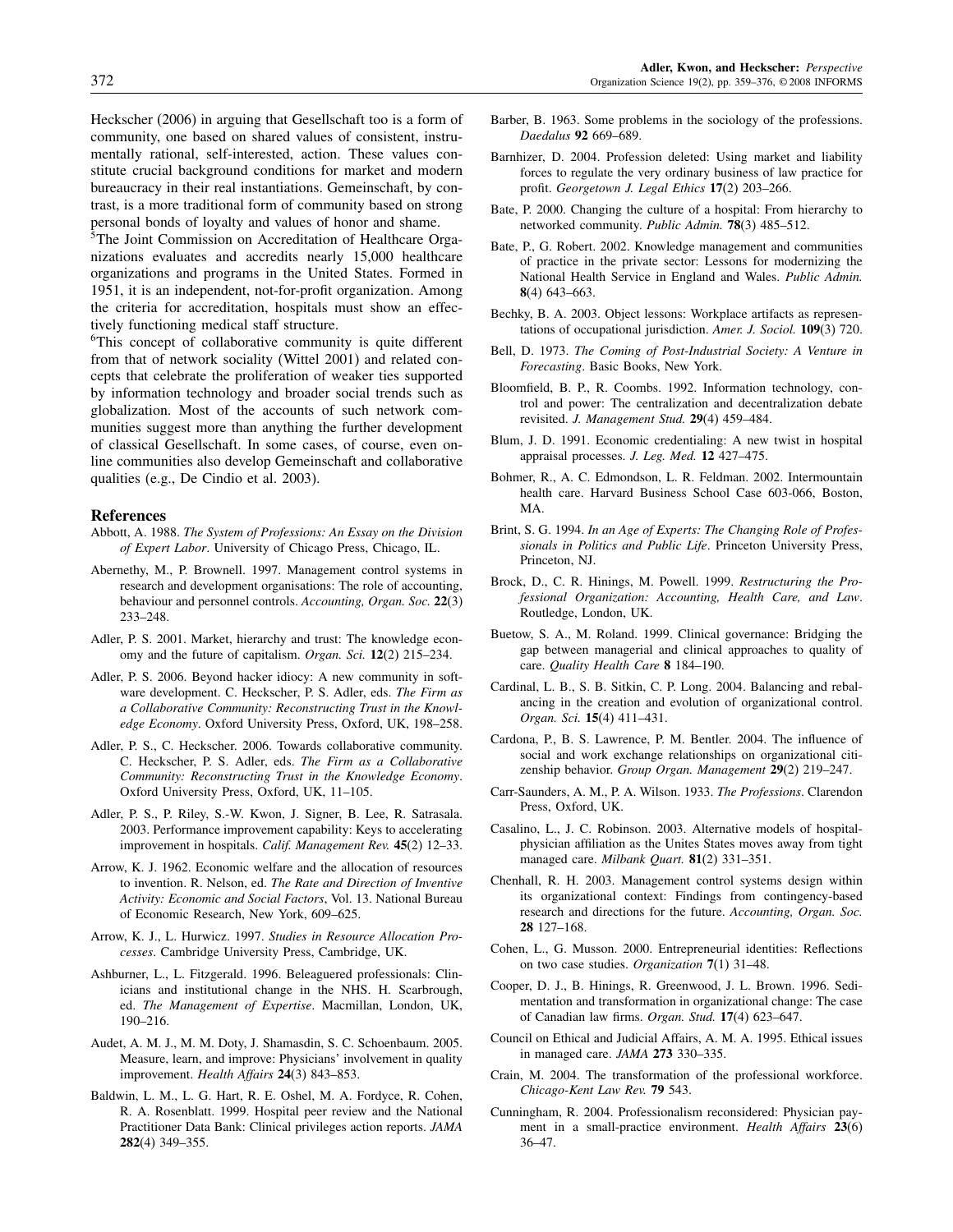- Davenport, T. H., L. Prusak. 1998. Working Knowledge: How Organizations Manage What They Know. Harvard Business School Press, Boston, MA.
- Davenport, T. H., L. Prusak. 2005. Knowledge management in consulting. L. Greiner, F. Poulfelt, eds. Handbook of Management Consulting: The Contemporary Consultant. Thompson/South-Western, Mason, OH, 305–326.
- De Cindio, F., O. Gentile, P. Grew, D. Redolfi. 2003. Community networks: Rules of behavior and social structure. Inform. Soc. 19 395–406.
- Derber, C., W. Schwartz, Y. Magrass. 1990. Power in the Highest Degree: Professionals and the Rise of a New Mandarin Order. Oxford University Press, New York.
- Doolin, B. 2002. Enterprise discourse, professional identity, and the organizational control of hospital clinicians. Organ. Stud. 23(3) 369–390.
- Dore, R. 1983. Goodwill and the spirit of market capitalism. British J. Sociol. 34(4) 459–482.
- Durkheim, E. 1997/1893. The Division of Labor in Society. The Free Press, NY.
- Eccles, R. G., H. C. White. 1988. Price and authority in inter-profit center transactions. Amer. J. Sociol. 94 S17–S51.
- Eisenhardt, K. M. 1985. Control: Organizational and economic approaches. Management Sci. 31 134–149.
- Emanuel, E. J., L. L. Emanuel. 1996. What is accountability in health care? Ann. Intern. Med. 124(2) 229-239.
- Endsley, S., M. Kirkegaard, A. Linares. 2005. Working together: Communities of practice in family medicine. Family Practice Management 12(1) 28–32.
- Epstein, A. L., R. Fitzpatrick, M. J. Bard. 2004. The four stages of development of medical group governing boards. Group Practice Management 52–56.
- Epstein, S. R. 1998. Craft guilds, apprenticeship, and technological change in preindustrial Europe. J. Econom. Hist. 53(4) 684–718.
- Fielding, S. 1990. Physician reaction to malpractice suits and cost containment in Massachusetts. Work and Occupations 17 302–319.
- Fitzgerald, L., E. Ferlie. 2000. Professionals: Back to the future? Human Relations 53(5) 713–739.
- Flood, A. B., M. L. Fennell. 1995. Through the lenses of organizational sociology: The role of organizational theory and research in conceptualizing and examining our health care system. J. Health Soc. Behav. 154–169.
- Frankford, D. M., M. A. Patterson, R. T. Konrad. 2000. Transforming practice organizations to foster lifelong learning and commitment to medical professionalism. Acad. Med. **75**(7) 708.
- Freeman, V., S. Rathore, K. Weinfurt, K. Schulman, D. Sulmasy. 1999. Lying for patients: Physician deception of third-party payers. Arch. Intern. Med. 159(19) 2263–2270.
- Freidson, E. 1963. The Hospital in Modern Society. Free Press of Glencoe, New York.
- Freidson, E. 1970. Profession of Medicine: A Study of the Sociology of Applied Knowledge. Dodd Mead, New York.
- Freidson, E. 1975. Doctoring Together: A Study of Professional Social Control. Elsevier, New York.
- Freidson, E. 1984. The changing nature of professional control. Annual Rev. Sociol. 10 1–20.
- Freidson, E. 1992. Professionalism as model and ideology. R. L. Nelson, D. M. Trubek, R. L. Solomon, eds. Lawyers' Ideals/ Lawyers' Practice: Transformations in the American Legal Profession. Cornell University Press, Ithaca, NY, 215–229.
- Freidson, E. 1994. Professionalism Reborn: Theory, Prophecy, and Policy. University of Chicago Press, Chicago, IL.
- Freidson, E. 2001. Professionalism: The Third Logic. University of Chicago Press, Chicago, IL.
- Fulmer, W. E. 2001. The World Bank and knowledge management: The case of the urban services thematic group. Harvard Business School Case 9-801-157, Cambridge, MA.
- Galanter, M. 1983. Mega-law and mega-lawyering in the contemporary United States. R. D. a. P. Lewis, ed. The Sociology of the Professions: Lawyers, Doctors, and Others. St. Martin's Press, New York, 152–176.
- Gaynor, M., D. Haas-Wilson. 1999. Change, consolidation, and competition in health care markets. J. Econom. Perspect. 13(1) 141–164.
- Giddens, A. 1991. Modernity and Self-Identity. Stanford University Press, Stanford, CA.
- Gillies, R. R., H. S. Zuckerman, L. R. Burns, S. M. Shortell, J. A. Alexander, P. P. Budetti, T. M. Waters. 2001. Physiciansystem relationships: Stumbling blocks and promising practices. Med. Care 39(7, Suppl. 1) I-92–I-106.
- Gittell, J. H. 2002. Coordinating mechanisms in care provider groups: Relational coordination as a mediator and input uncertainty as a moderator of performance effects. Management Sci. 48(11) 1408–1426.
- Gittell, J. H., K. Fairfield, B. Bierbaum, W. Head, R. Jackson, M. Kelly, R. Laskin, S. Lipson, J. Siliski, T. Thornhill, J. Zuckerman. 2000. Impact of relational coordination on quality of care, post-operative pain and functioning, and the length of stay: A nine-hospital study of surgical patients. Med. Care 38(8) 807–819.
- Gordon, R. W., W. H. Simon. 1992. The redemption of professionalism? R. L. Nelson, D. M. Trubek, R. L. Solomon, eds. Lawyers' Ideals/Lawyers' Practice: Transformations in the American Legal Profession. Cornell University Press, Ithaca, NY.
- Hackbarth, G. M. 2005. Physician-owned specialty hospitals. http:// www.medpac.gov/publications/congressional\_testimony/030805 \_TestimonySpecHosp-Hou.pdf#search=%22physician%20owned %20hospitals%22.
- Hafferty, F. W., D. W. Light. 1995. Professional dynamics and the changing nature of medical work. J. Health Soc. Behav. 35(Extra Issue) 132–153.
- Hafferty, F. W., F. Wolinsky. 1991. Conflicting characterizations of professional dominance. J. A. Levy, ed. Current Research on Occupations and Professions. JAI, Greenwich, CT, 225–249.
- Hagen, B. P., A. L. Epstein. 2005. Partnering with your medical staff: Turning competitors into collaborators. ACHE Congress on Healthcare Management, Chicago, IL.
- Hall, R. H. 1968. Professionalization and bureaucratization. Amer. Sociol. Rev. 33 92–104.
- Halliday, T. C., L. Karpik, eds. 1997. Lawyers and the Rise of Western Political Liberalism. Oxford University Press, Oxford, UK.
- Halpern, S. A. 1992. Dynamics of professional control: Internal coalitions and crossprofessional boundaries. Amer. J. Sociol. 97(4) 994–1021.
- Hargreaves, A. 1994. Changing Teachers, Changing Times: Teachers' Work and Culture in the Postmodern Age. Cassell, London, UK.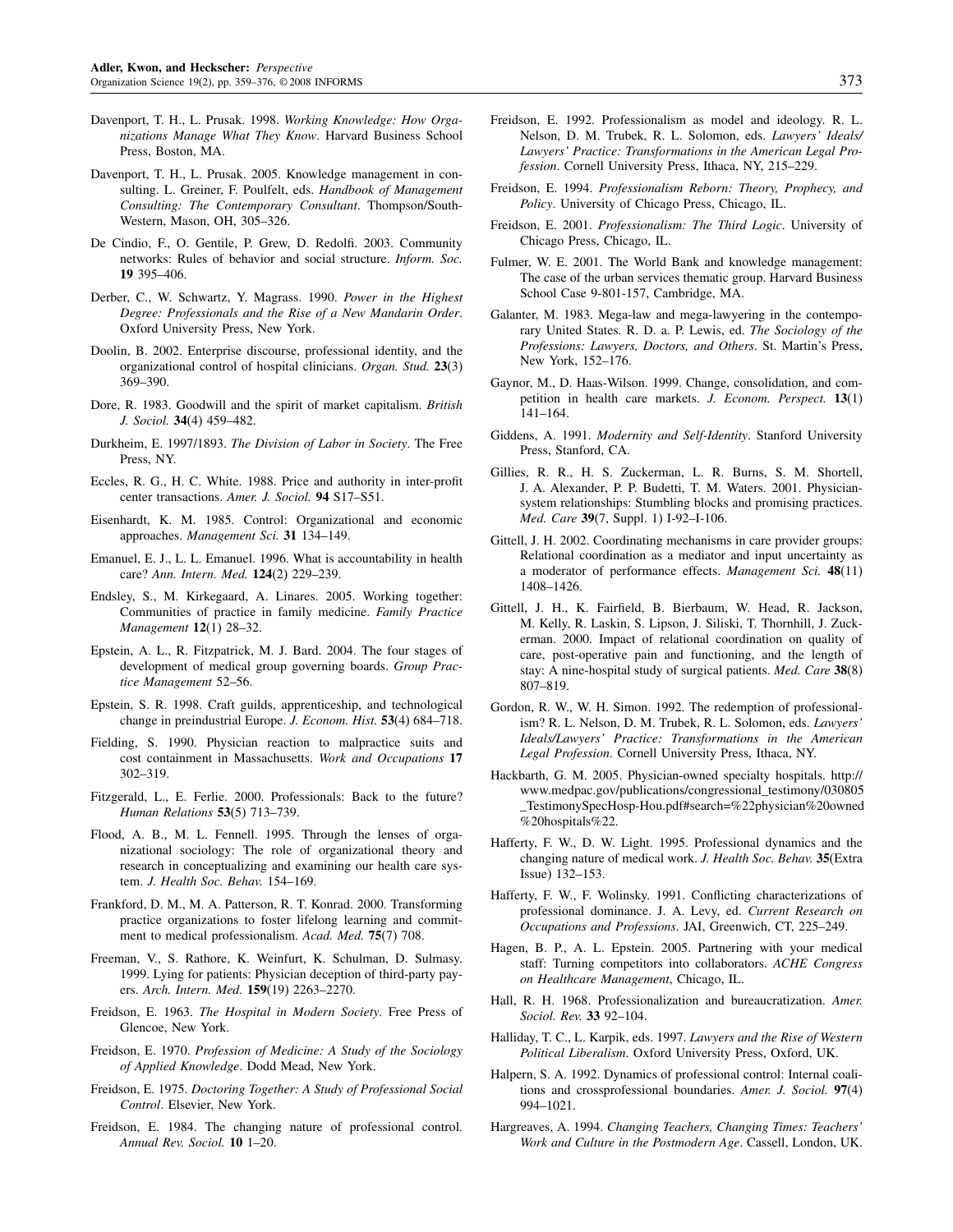- Hargreaves, A. 2000. Four ages of professionalism and professional learning. Teachers and Teaching: History and Practice 6(2) 151–182.
- Haug, M. 1973. Deprofessionalization: An alternative hypothesis for the future. Sociol. Rev. Monographs 20 195-211.
- Heckscher, C. C. 1995. White-Collar Blues: Management Loyalties in an Age of Corporate Restructuring. Basic Books, New York.
- Himmelstein, D. U., I. Hellander, S. Woolhandler. 2001. Bleeding the Patient: The Consequences of Corporate Healthcare. Common Courage Press, Monroe, ME.
- Hinings, B., R. Greenwood, D. Cooper. 1999. The dynamics of change in large accounting firms. D. Brock, M. Powell, C. R. Hinings, eds. Restructuring the Professional Organisation. Routledge, London, UK, 131–153.
- Hoff, T. J. 1999. The social organization of physician-managers in a changing HMO. Work and Occupations 26(3) 324-351.
- Hoff, T. J., D. P. McCaffrey. 1996. Adapting, resisting, and negotiating: How physicians cope with organizational and economic change. Work and Occupations 23(2) 165-189.
- Institute of Medicine. 2000. To Err Is Human: Building a Safer Health System. National Academy Press, Washington, D.C.
- Institute of Medicine. 2001. Crossing the Quality Chasm: A New Health System for the 21st Century. National Academy Press, Washington, D.C.
- Jaworski, B. J. 1988. Towards a theory of marketing control: Environmental context, control types, and consequences. J. Marketing 52 23–39.
- Kirsch, L. J. 1997. Portfolios of control modes and IS project management. Inform. Systems Res. 8(3) 215-239.
- Krause, E. A. 1996. Death of the Guilds: Professions, States, and the Advance of Capitalism, 1930 to the Present. Yale University Press, New Haven, CT.
- Kritzer, H. H. 1999. The professions are dead, long live the professions: Legal practice in a postprofessional world. Law Soc. Rev. 33(3) 713–759.
- Kwon, S. W. Does the standardization process matter? A study of cost effectiveness in hospital drug formularies. Management Sci. Forthcoming.
- Lamb, R., E. Davidson. 2000. The new computing archipelago: Intranet islands of practice. Proc. IFIPWG8.
- Lambreth, S. R. 2005. Is practice management just the latest fad? http://www.abanet.org/lpm/lpt/management.html.
- Lambreth, S. R., A. J. Yanuklis. 2001. Achieving the benefits of practice management. Hildberbrandt Internat. http://www. hildebrandt.com/.
- Lave, J., E. Wenger. 1991. Situated Learning: Legitimate Peripheral Participation. Cambridge University Press, Cambridge, UK.
- Leape, L. L. 1994. Error in medicine. JAMA 272(23) 1851–1857.
- Leape, L. L., D. M. Berwick. 2005. Five years after "To err is human": What have we learned? JAMA 293(19) 2384–2390.
- Leicht, K. T., M. L. Fennell. 1997. The changing organizational context of professional work. Annual Rev. Sociol. 23 215–231.
- Leonard, D., D. Kiron. 2002. Managing knowledge and learning at NASA and the Jet Propulsion Laboratory (JPL). Harvard Business School Case 9-603-062, Cambridge, MA.
- Light, D. W. 1993. Countervailing power: The changing character of the medical profession in the United States. F. W. Hafferty, J. B. McKinlay, eds. The Changing Medical Profession: An International Perspective. Oxford University Press, New York, 69–79.
- Light, D. W., S. Levine. 1988. The changing character of the medical profession: A theoretical overview. Milbank Quart. 66(Suppl. 2) 10–32.
- Lohr, K. N. 1995. Guidelines for clinical practice: What they are and why they count. J. Law Med. Ethics  $23(1)$  49-56.
- Maccoby, M. 2006. Healthcare organizations as collaborative learning communities. C. Heckscher, P. S. Adler, eds. The Firm as a Collaborative Community: Reconstructing Trust in the Knowledge Economy. Oxford University Press, Oxford, New York, 259–280.
- Maccoby, M., R. Margolies, D. Wilson, B. Lenkerd, G. Casey. 1999. Leadership for health care in the age of learning. Robert Wood Johnson Foundation Report, Robert Wood Johnson Foundation, Princeton, NJ.
- Maister, D. 1985. The one-firm firm: What makes it successful. Sloan Management Rev. 27(1) 3–13.
- Maister, D. 2006. The trouble with lawyers. Amer. Lawyer 96.
- March, A. 2003. The business case for clinical pathways and outcomes mangement: A case study of children's hospital and health center of San Diego. The Commonwealth Fund, New York.
- Marx, K. 1976/1847. The Poverty of Philosophy. Prometheus Books, Amherst, NY.
- Massound, M. R., G. A. Nielson, K. Nolan, T. Nolan, M. W. Schall, C. Sevin. 2006. A framework for spread: From local improvements to system-wide change. Institute for Healthcare Improvement, Cambridge, MA.
- McKenna, P. J., D. H. Maister. 2002. First among Equals. Free Press, New York.
- McKinlay, J. B., J. D. Stoeckle. 1988. Corporatization and the social transformation of doctoring. Internat. J. Health Serv. 18 191–205.
- Mellow, M. 2005. The work of rural professionals: Doing the Gemeinschaft-Gesellschaft gavotte. Rural Sociol. 70(1) 50–69.
- Milbank Quart. Special issue. 1988. 66(Suppl. 2).
- Mills, P. D., W. B. Weeks. 2004. Characteristics of successful quality improvement teams: Lessons from five collaborative projects in the VHA. Joint Comm. J. Qual. Safety 30(3) 152-162.
- Miner, J. B., D. P. Crane, R. J. Vandenberg. 1994. Congruence and fit in professional role motivation theory. Organ. Sci. 5(1) 86–97.
- Mokyr, J. 2002. The Gifts of Athena: Historical Origins of the Knowledge Economy. Princeton University Press, Princeton, NJ.
- Nanda, A. 2003. Broke trust: Role of professionals in the Enron debacle. Harvard Business School Case 9-903-084, Cambridge, MA.
- Nelson, R. L., D. M. Trubek. 1992. Arenas of professionalism: The professional ideologies of lawyers in context. R. L. Nelson, D. M. Trubek, R. L. Solomon, eds. Lawyers' Ideals/Lawyers' Practice: Transformations in the American Legal Profession. Cornell University Press, Ithaca, NY, 177–214.
- Nixon, J., J. Martin, P. McKeown, S. Ranson. 1997. Towards a learning professional: Changing codes of occupational practice within the new management of education. British J. Sociol. Ed. 18(1) 5–28.
- Noble, T., B. Pym. 1970. Collegial authority and the receding locus of power. British J. Sociol. 21(4) 431–445.
- Norton, J. L. W., A. W. Fisk, N. M. Lawless. 2002. Managing prescribing cost and quality: One group's experience. Group Pract. J. 1–6.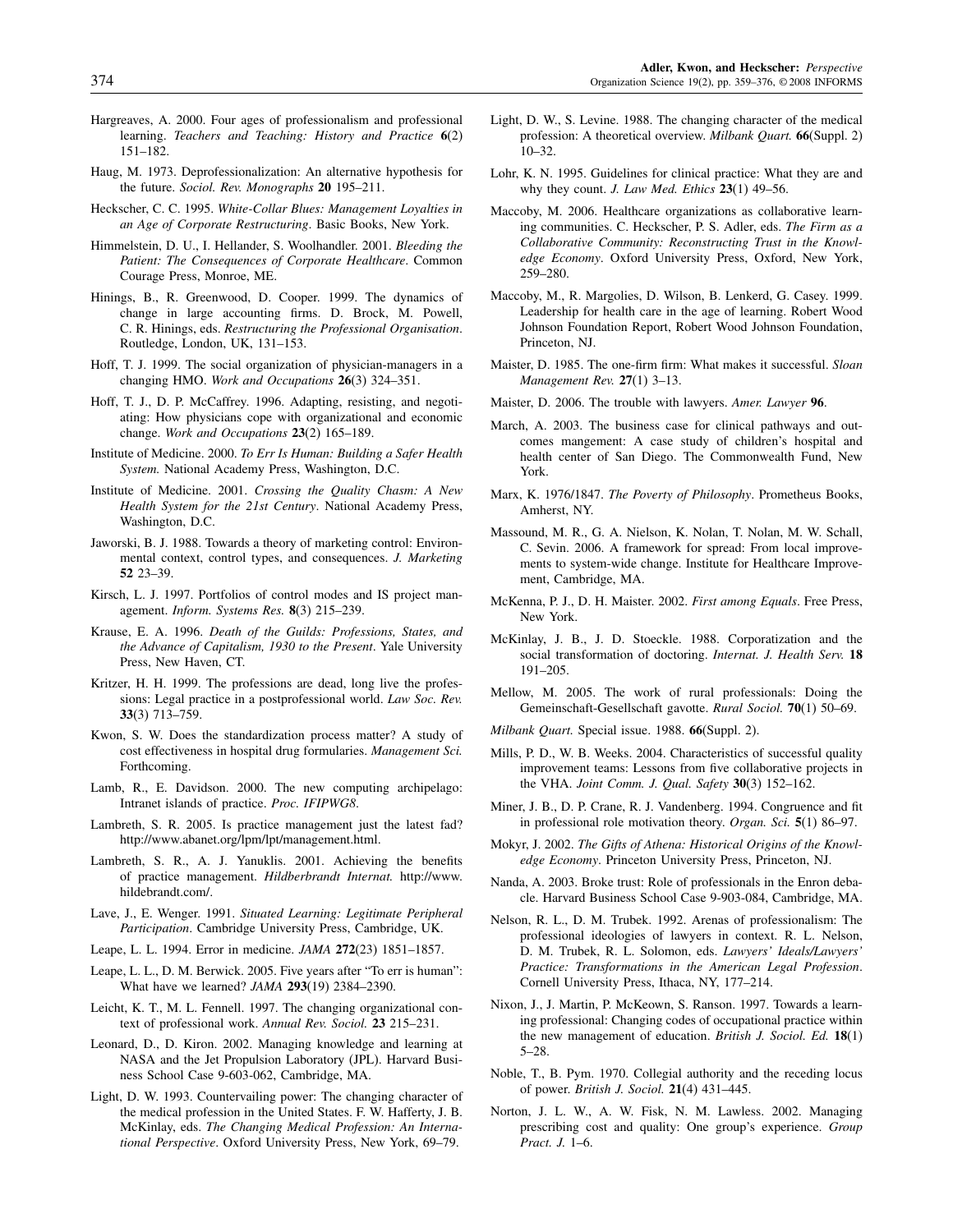- O'Dell, C. S., C. J. Grayson, N. Essaides. 1998. If Only We Knew What We Know: The Transfer of Internal Knowledge and Best Practice. Free Press, New York.
- Olsen, K. D., M. E. Brown. 2001. Preserving the core of quality care as the practice evolves: The Mayo Clinic model of care. Group Pract. J. 11–19.
- Ouchi, W. G. 1978. The transmission of control through organizational hierarchy. Acad. Management J. 21(2) 173-192.
- Ouchi, W. G. 1980. Markets, bureaucracies, and clans. Admin. Sci. Quart. 25(1) 129–141.
- Oxman, A. D., M. A. Thomson, D. A. Davis, R. B. Haynes. 1995. No magic bullets: A systematic review of 102 trials of interventions to improve professional practice. Can. Med. Assoc. J. 153 1423–1431.
- Panush, R. S. 1995. A higher standard. Amer. J. Med. 98(2) 211–212.
- Parboosingh, J. T. 2002. Physician communities of practice: Where learning and practice are inseparable. J. Contin. Educ. Health Prof. 22 230–236.
- Parsons, T. 1939. The professions and social structure. Soc. Forces 17 457–467.
- Parsons, T. 1968a. On the concept of value-commitments. Sociol. Inquiry 38 135–169.
- Parsons, T. 1968b. Professions. D. Shills, ed. Encyclopedia of Social Sciences. Free Press, New York.
- Perrow, C. 1965. Hospitals: Technology, structure, and goals. J. March, ed. Handbook of Organizations. Rand McNally, Chicago, IL, 910–971.
- Peters, N., N. Jordan, G. Lemme. 1999. Towards a public science: Building a new social contract between science and society. http://www.activecitizen.org/PubSci.html.
- Pfadenhauer, M. 2006. Crisis or decline? Problems of legitimation and loss of trust in modern professionalism. Current Sociol. 54(4) 565–578.
- Pickering, J. M., J. L. King. 1995. Hardwiring weak ties: Interorganizational computer-mediated communication, occupational communities, and organizational change. Organ. Sci. 6(4) 479–486.
- Picone, G., S. Y. Chou, F. Sloan. 2002. Are for-profit hospital converions harmful to patients and to medicare? RAND J. Econom. 33 $(3)$  1–17.
- Pinnington, A., T. Morris. 2002. Transforming the architect: Ownership form and archetype change. Organ. Stud. 23(2) 189-210.
- Pitts, R. 2003. Partnership is a state of mind—not a piece of paper: Enculturation at Kaiser Permanente Orange County. Group Pract. J. 1–18.
- Poll, E. 2003. Partnering with your partners. Law Practice Today.
- Porter, A. C. 1989. External standards and good teaching: The pros and cons of telling teachers what to do. Ed. Eval. Policy Anal. 11(4) 343–356.
- Powell, W. W. 1990. Neither market nor hierarchy: Network forms of organization. Res. Organ. Behav. 12 295–336.
- Powell, W. W., K. Snellman. 2004. The knowledge economy. Annual Rev. Sociol. 199–220.
- Puxty, A. C., H. C. Willmott, D. J. Cooper, T. Lowe. 1987. Modes of regulation in advanced capitalism: Locating accountancy in four countries. Accounting, Organ. Soc. 12(3) 273–291.
- Quinn, J. B., P. Anderson, S. Finkelstein. 1996. Managing professional intellect: Making the most of the best. Harvard Bus. Rev. 71–80.
- Reed, M. I. 1996. Expert power and control in later modernity: An empirical review and theoretical synthesis. Organ. Stud. 17(4) 573–597.
- Rittenhouse, D. R., K. Grumbach, E. H. O'Neil, C. Dower, A. Bindman. 2004. Physician organization and care management in California: From Cottage to Kaiser. Health Affairs 23(6) 51–63.
- Ritzer, G., D. Walczak. 1988. Rationalization and the deprofessionalization of physicians. Soc. Forces 67 1–22.
- Robinson, J. C. 1999. The Corporate Practice of Medicine: Competition and Innovation in Health Care. University of California Press, Berkeley, CA.
- Rosenholtz, S. J. 1987. Education reform strategies: Will they increase teacher commitment? Amer. J. Ed. 534–562.
- Roth, N. L., S. B. Sitkin, H. A. 1994. Stigma as a determinant of legalization. S. B. Sitkin, R. J. Bies, eds. The Legalistic Organization. Sage, Thousand Oaks, CA, 137–168.
- Rothman, R. A. 1984. Deprofessionalization: The case of law in America. Work and Occupations 11(2) 183-206.
- Rothschild-Whitt, J. 1979. The collectivist organization: An alternative to rational-bureaucratic models. Amer. Sociol. Rev. 44 509–527.
- Sachs, J. 2003. The Activist Teaching Profession. Open University Press, Buckingham, PA.
- Sager, T. A., S. L. Winkelman. 2001. Six sigma: Positioning for competitive advantage. ACCA Docket.
- Satow, R. L. 1975. Value-rational authority and professional organizations. Admin. Sci. Quart. 20(4) 526–531.
- Savage, D. A. 1994. The professions in theory and history: The case of pharmacy. Bus. Econom. Hist. 23(2) 129–160.
- Savage, D. A. 2004. Professional sovereignty revisited: The network transformation of American medicine? J. Health Polit. Policy Law 29(3–5) 661–677.
- Sciulli, D. 1986. Voluntaristic action as a distinct concept: Theoretical foundations of societal constitutionalism. Amer. Sociol. Rev. 51 743–766.
- Sciulli, D. 2005. Continental sociology of professions today: Conceptual contributions. Current Sociol. 53(6) 915-942.
- Scott, W. R. 1965. Reactions to supervision in a heteronomous professional organization. Admin. Sci. Quart. 10 65–81.
- Scott, W. R. 1982. Managing professional work: Three models of control for health organizations. Health Serv. Res. 17 213–240.
- Scott, W. R. 1995. Institutions and Organizations. Sage, Thousand Oaks, CA.
- Scott, W. R., M. Ruef, P. J. Mendel, C. Caronna. 2000. Institutional Change and Health Care Organizations: From Professional Dominance to Managed Care. University of Chicago Press, Chicago, IL.
- Shamir, R. 1995. Managing Legal Uncertainty: Elite Lawyers in the New Deal. Duke University Press, Durham, NC.
- Sharma, A. 1997. Professional as agent: Knowledge asymmetry in agency exchange. Acad. Management Rev. 22(3) 758–798.
- Silversin, J., M. J. Kornacki. 2000a. Creating a physician compact that drives group success.  $MGM$  J. 47(3) 54–62.
- Silversin, J., M. J. Kornacki. 2000b. Leading Physicians Through Change: How to Achieve and Sustain Results. American College of Physician Executives, Tampa, FL.
- Snell, S. A. 1992. Control theory in strategic human resource management: The mediating effect of administrative information. Acad. Management J. 35 292–327.